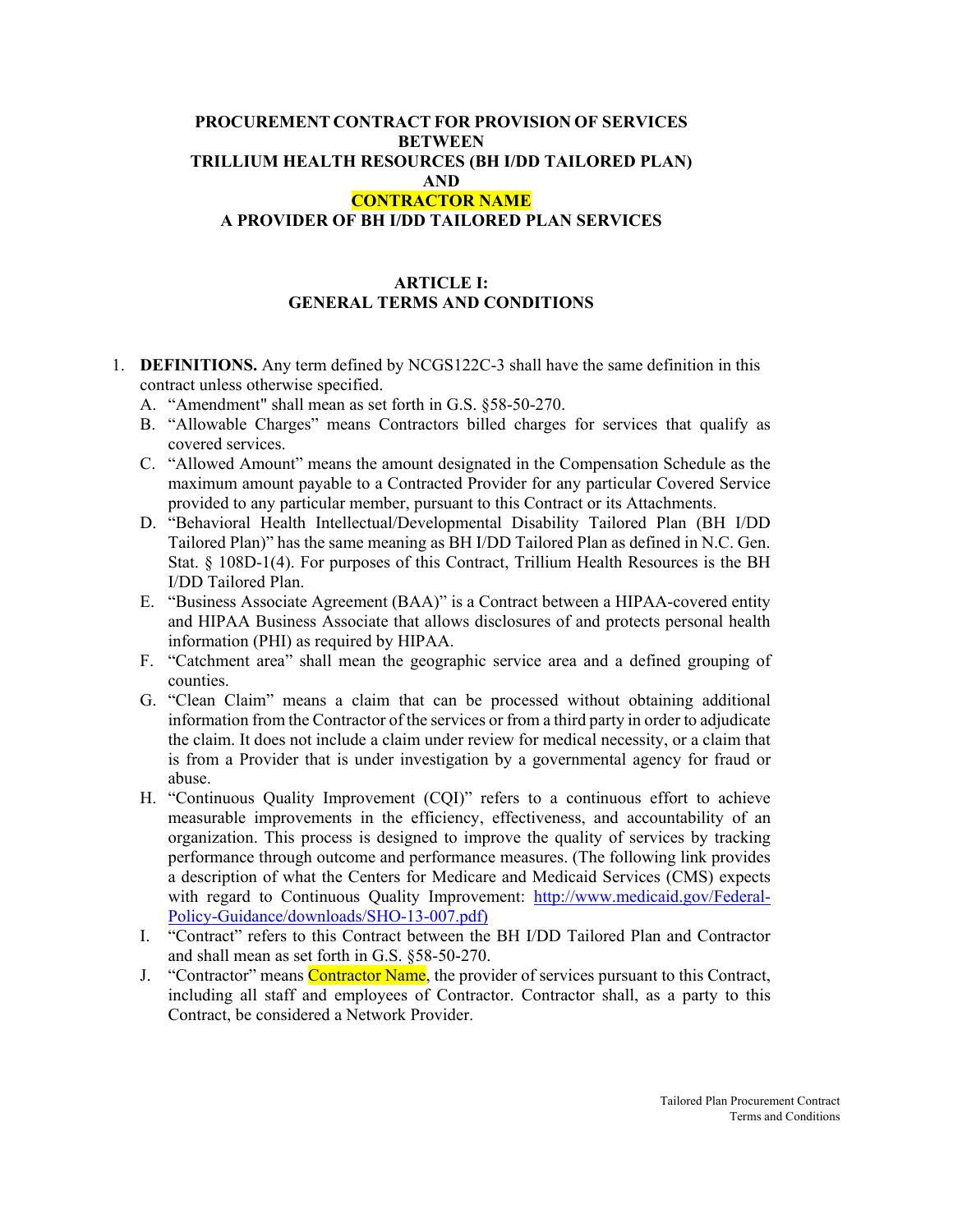- K. "Contract Year" means the period beginning when the BH I/DD Tailored Plan begins covering services under this Contract until the next June 30 and each subsequent twelvemonth period thereafter.
- L. "Controlling Authority" means as defined in this Contract.
- M. "Cost-Sharing Amounts" means any amounts payable by a Covered Person, such as copayments, cost-sharing, coinsurance, deductibles or other amounts that are the Covered Person's financial responsibility under the applicable Coverage Contract, when applicable.
- N. "Department" means the North Carolina Department of Health and Human Services (DHHS) and includes the Division of Health Benefits (DHB) and Division of Mental Health, Developmental Disabilities and Substance Abuse Services (DMH/DD/SAS).
- O. "Emergency services" With respect to an emergency service, covered inpatient and outpatient services that:
	- i. are furnished by a Contractor that is qualified to furnish such services; and
	- ii. are needed to evaluate or stabilize an emergency medical condition.
- P. "Health Care Provider" shall mean as set forth in G.S. §58-50-270.
- Q. "Medical Record" means a single complete record, maintained by the Contractor of services, which documents all of the treatment plans developed for, and behavioral health services received by a Member.
- R. "Member", unless otherwise specifically indicated in the Contract, refers to (1) a Medicaid beneficiary whose Medicaid eligibility arises from residency in a county covered by the BH I/DD Tailored Plan or who is currently enrolled in and receiving benefits through the BH I/DD Tailored Plan and (2) a Recipient who is actively receiving a State-funded Service or State-funded function, paid for by State Funds or Federal Block Grant Funds.
- S. "Network Provider" shall mean as defined in 42 CFR 438.2.
- T. "Notice" means a written communication between the parties delivered by trackable mail, electronic means, facsimile, or by hand.
- U. "Party" refers only to the Contractor as defined in this Contract or the BH I/DD Tailored Plan; the two signatories to this contract.
- V. "Post stabilization services" or "Post stabilization care services" shall mean as defined in 42 CFR §422.113 and §438.114.
- W. "Prepaid Inpatient Health Plan (PIHP)" is an entity that (1) provides medical services to a Member under a contract with a State agency on the basis of prepaid capitation payments or other payment arrangements that do not use state plan payment rates; (2) provides, arranges for, or otherwise has responsibility for the provision of any inpatient hospital or institutional service for its Members; and (3) does not have a comprehensive risk contract.
- X. "Provider Operations Manual" or "Provider Manual" means the provider manual and any billing manuals adopted by the BH I/DD Tailored Plan and may include, without limitation, requirements relating to billing, credentialing, utilization management, quality management, grievances and appeals, on-site reviews and State requirements, and may be unilaterally amended from time to time by the BH I/DD Tailored Plan.
- Y. "Regulatory Requirements" means all applicable federal and state statutes, regulations, regulatory guidance, judicial or administrative rulings, requirements of BH I/DD Tailored Plan's contracts with DHHS and standards and requirements of any accrediting or certifying organization, including, but not limited to, the requirements set forth in the attachments to this Contract.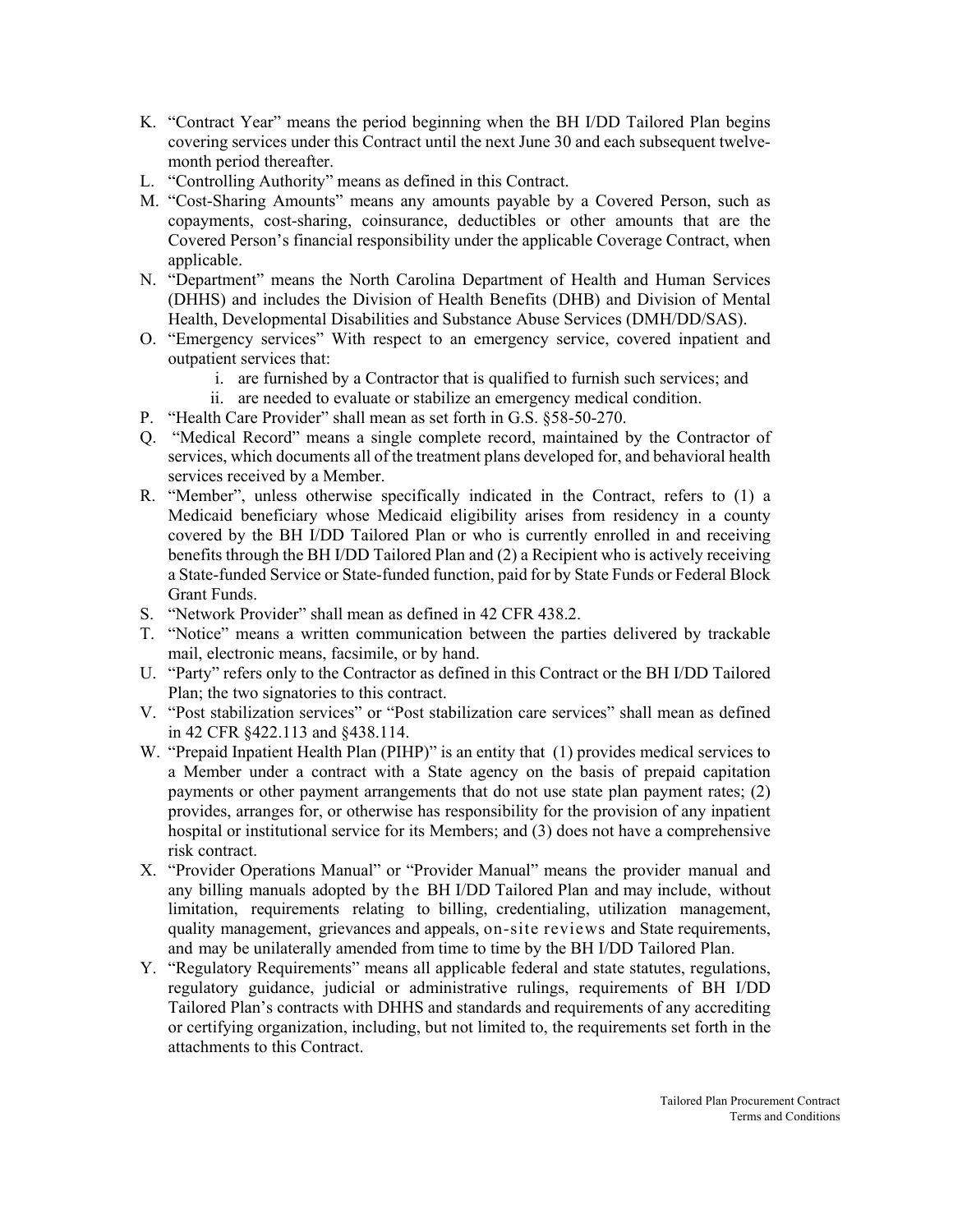Z. "Unmanaged Visits" refers to visits not requiring prior authorization.

## **2. BASIC RELATIONSHIP.**

- A. Contractor enters into this Contract with the BH I/DD Tailored Plan for the purposes of providing medically necessary MH/IDD/SA services to members enrolled with the BH I/DD Tailored Plan and agrees to comply with the Controlling Authority, the conditions set forth in this Contract and all Appendices or Attachments to this Contract. The Parties acknowledge and agree that a termination of this Contract is not an adverse determination as set forth-in G.S. 108C and that Controlling Authority allows this Contract to be terminated with or without cause. This Contract is not intended and shall not be construed to create the relationship of agent, servant, employee, partnership, joint venture, or association between the parties, their employees, partners, or agents but rather Contractor is an independent contractor of the BH I/DD Tailored Plan. Further, neither party shall be considered an employee or agent of the other for any purpose including but not limited to, compensation for services, employee welfare and pension benefits, workers' compensation insurance, or any other fringe benefits of employment.
- B. Department authority related to the Medicaid Program. The Contractor agrees and understands that in the State of North Carolina, the Department of Health and Human Services is the single state Medicaid agency designated under 42 C.F.R. § 431.10 to administer or supervise the administration of the state plan for medical assistance. The Division of Health Benefits is designated with administration, provision, and payment for medical assistance under the Federal Medicaid (Title XIX) and the State Children's Health Insurance (Title XXI) (CHIP) programs. The Division of Social Services (DSS) is designated with the administration and determination of eligibility for the two programs.

### **3. ENTIRE CONTRACT/ MODIFICATIONS/ADMENDMENTS.**

- A. This Contract, consisting of the Procurement Contract for the Provision of Services and all Appendices and Attachments, constitutes the entire Contract between the BH I/DD Tailored Plan and the Contractor for the provision of services to Members. This contract shall supersede and replace any current Medicaid and/or State contract between the Contractor and BH I/DD Tailored Plan. Except for changes to Controlling Authority published by Centers for Medicare and Medicaid Services (CMS), the BH I/DD Tailored Plan, the Department, its divisions and/or its fiscal agent, any alterations, amendments, or modifications in the provision(s) of this Contract shall be in writing, signed by all parties, and attached hereto.
- B. Assignment.
	- i. The Contractor's duties and obligations under this contract shall not be assigned, delegated, or transferred without the prior written consent of the BH I/DD Tailored Plan.
	- ii. The BH I/DD Tailored Plan shall notify the Contractor, in writing, of any duties or obligations that are to be delegated or transferred, prior to the delegation or transfer.
- C. Amendments.
	- i. Subject to negotiation. Either Party may propose an amendment to this Contract, the terms of which are subject to negotiation and mutual Contract of the Parties. Either Party may initiate an Amendment pursuant to this subsection by submitting an amendment proposal to the notice contact of other Party.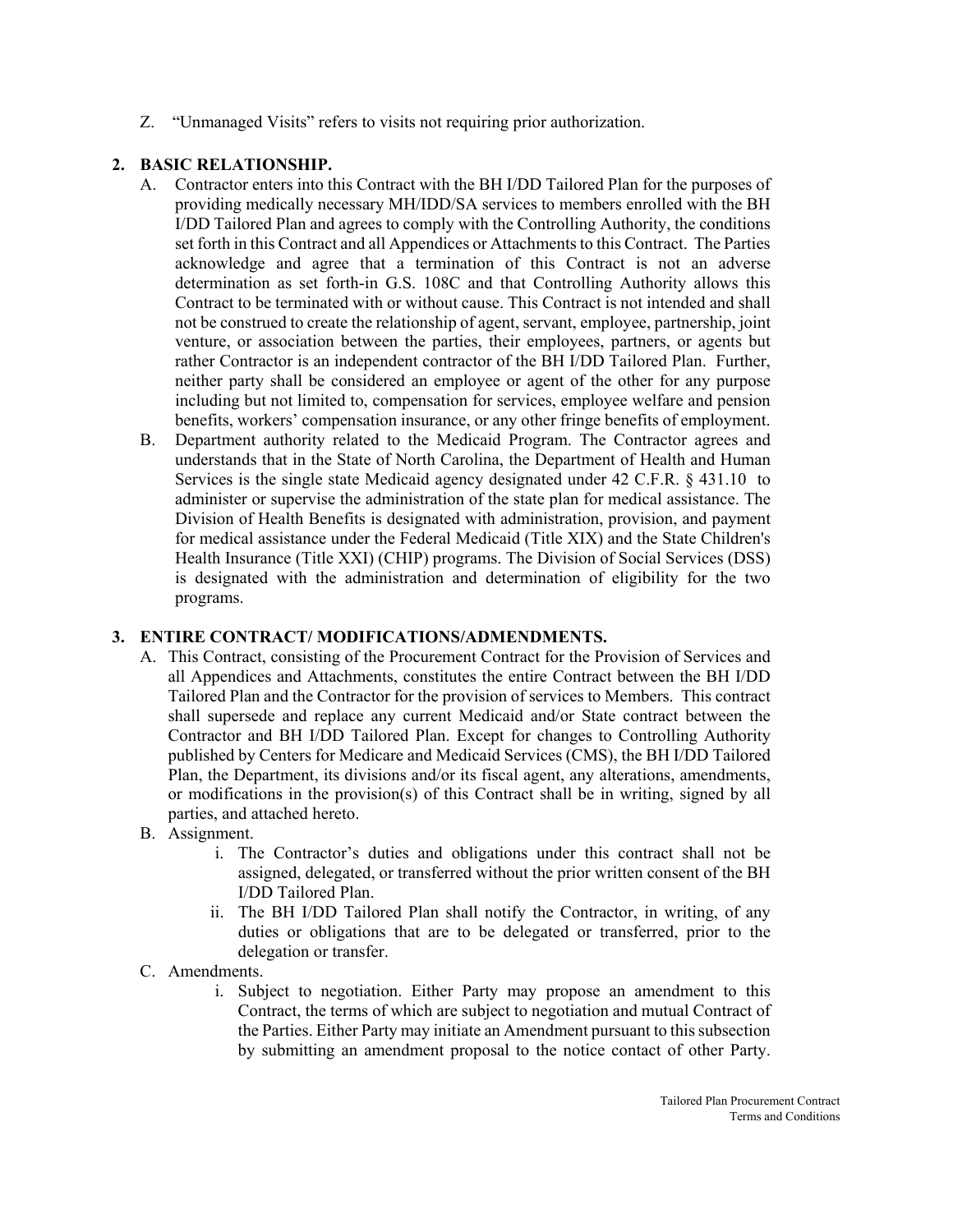Such proposal shall contain, at a minimum, a summary of the proposed amendment and the reason for the proposed amendment. The receiving Party shall not be obligated to consider, engage with the initiating Party, or enter into a proposed Amendment subject to negotiation and the proposed Amendment shall not be effective unless executed by both Parties.

ii. Not subject to negotiation. BH I/DD Tailored Plan may propose amendments to the Contract, the terms of which are not subject to negotiation. BH I/DD Tailored Plan shall send any such proposed Amendments to the notice contact designated by Contractor. Amendments shall be dated and include an effective date, labeled "Amendment (terms not subject to negotiation)," and signed by BH I/DD Tailored Plan. The proposed Amendment shall be effective on the date designated by BH I/DD Tailored Plan unless Contractor objects to the proposed Amendment in writing within sixty (60) days of receipt. If Contractor objects to the proposed Amendment, it shall not become effective and BH I/DD Tailored Plan shall be entitled to terminate the Contract upon sixty (60) days' written notice to Contractor.

#### **4. CONTROLLING AUTHORITY.**

- A. This Contract is required by State and Federal law; including 42 C.F.R. §438.206 and §438.214 and shall be governed by the following, including any subsequent revisions or amendments thereto, (hereinafter referred to as the "Controlling Authority"):
	- i. Title XIX of the Social Security Act and its implementing regulations, N.C.G.S. Chapter 108A, the North Carolina State Plan for Medical Assistance, the applicable North Carolina Medicaid waiver(s) authorized by CMS; and
	- ii. The federal anti-kickback statute, 42 U.S.C. §1320a-7b(b) and its implementing regulations; the federal False Claims Act, 31 U.S.C. §3729 – 3733 and its implementing regulations; and the North Carolina Medical Providers False Claims Act, N.C. Gen. Stat. §108A-70-10 *et seq*.; and
	- iii. All federal and state Member rights and confidentiality laws and regulations, including but not limited to the Health Insurance Portability and Accountability Act of 1996 (HIPAA), the Standard for Privacy of Individually Identifiable Health Information and Health Insurance Reform: Security Standards, 45 CFR Part 164, alcohol and drug abuse patient records laws codified at 42 U.S.C. §290dd-2 and 42 CFR Part 2, the Health Information Technology for Economics and Clinical Health Act (HITECH Act) adopted as part of the American Recovery and Reinvestment Act of 2009 (Public Law 111-5), and those State laws and regulations denominated in Appendix F; and
	- iv. Regulations concerning access to care, utilization review, clinical studies, utilization management, care management, quality management, disclosure, enrollment and credentialing activities as set forth in 42 CFR parts 438, 441, 455, and 456; and
	- v. State licensure and certification laws, rules and regulations applicable to Contractor; and
	- vi. Applicable provisions of Chapter 122C of the North Carolina General Statutes; and
	- vii. Medical or clinical coverage policies promulgated by the Department in accordance with N.C.G.S. §108A-54.2; and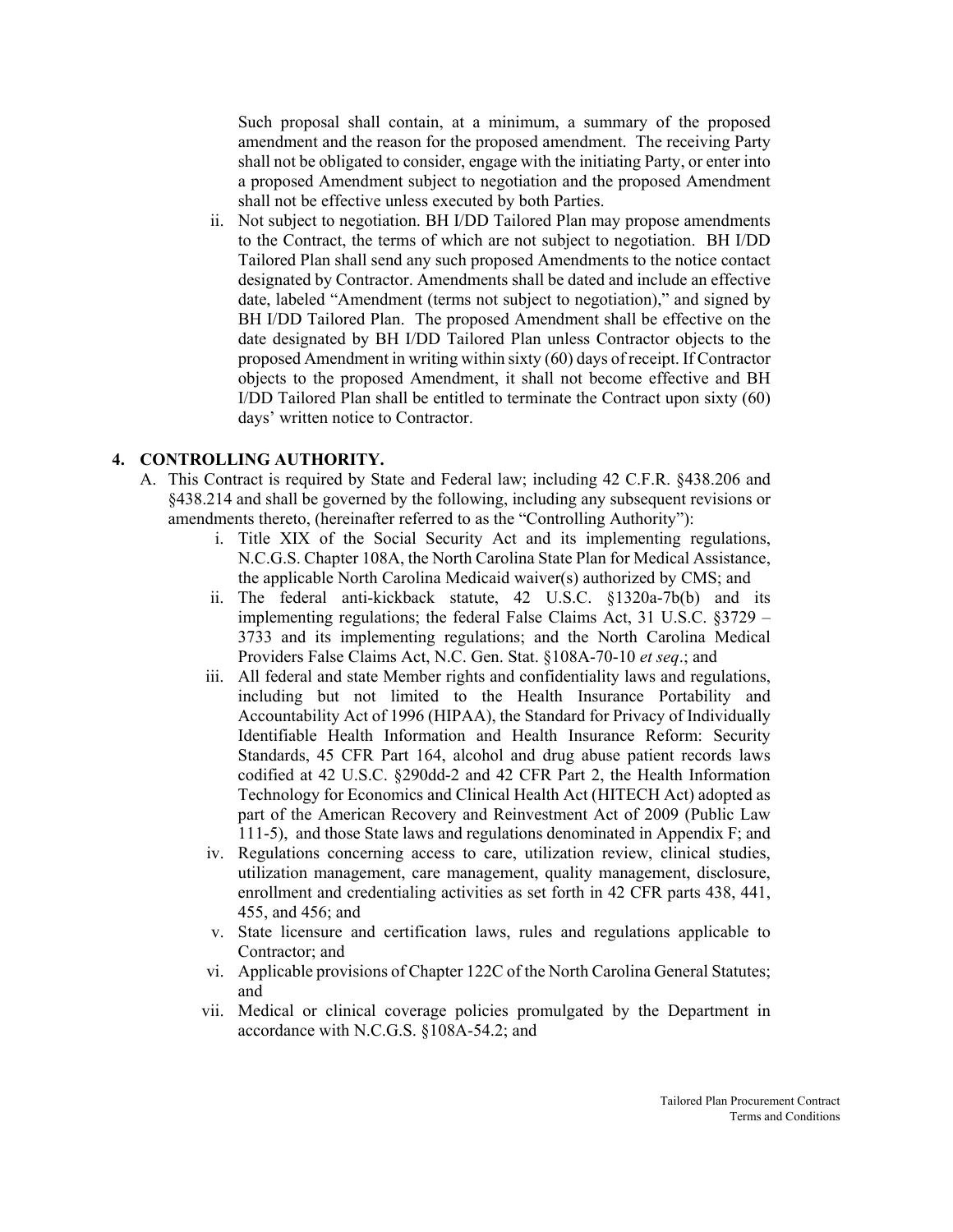- viii. The North Carolina Medicaid and Health Choice Provider Requirements, N.C. Gen. Stat. Ch. 108C.
- ix. The Americans With Disabilities Act, Titles VI and VII of the Civil Rights Act of 1964, Section 503 and 504 of the Vocational Rehabilitation Act of 1973, the Age Discrimination Act of 1975, and subsequent amendments and regulations developed pursuant thereto, to the effect that no person shall, on the grounds of sex, age, race, religious affiliation, handicap, national origin, sexual orientation, and transgender status be subjected to discrimination in the provision of any services or in employment practices; and
- x. The Drug Free Workplace Act of 1988; and
- xi. The requirements and reporting obligations related to the Substance Abuse Prevention and Treatment Block Grant (SAPTBG), Community Mental Health Services Block Grant (CMHSBG), Social Services Block Grant (SSBG) and accompanying state Maintenance of Effort (MOE) requirements; Projects to Assist in the Transition from Homelessness (PATH) formula grant; Strategic Prevention Framework – State Incentive Grant (SPF-SIG), Safe and Drug Free Schools and Communities Act (SDFSCA), and all other applicable federal grant program funding compliance requirements, if applicable.
- xii. Regulatory Requirements and any other applicable federal or state laws, rules or regulations, in effect at the time the service is rendered and concerning the provision or billing of Medicaid reimbursable or State funded Mental Health, Intellectual and Developmental Disabilities and Substance Abuse (MH/IDD/SA) services; and
- xiii. The BH I/DD Tailored Plan's Provider Operations Manual and the BH I/DD Tailored Plan contracts with the Department.
- B. Compliance with state and federal laws. The Contractor understands and agrees that it is subject to all state and federal laws, rules, regulations, waivers, policies and guidelines, and court-ordered consent decrees, settlement Contracts, or other court orders that apply to the Contract and the BH I/DD Tailored Plans Managed Care and State funded Services contract with NC DHHS, and all persons or entities receiving state and federal funds. The Contractor understands and agrees that any violation by a provider of a state or federal law relating to the delivery of services pursuant to this Contract, or any violation of the BH I/DD Tailored Plan's contract with NC DHHS could result in liability for money damages, including liquidated damages, and/or civil or criminal penalties and sanctions under state and/or federal law.
- C. Compliance with state laws. The Contractor understands and agrees that it is subject to all state laws, rules, regulations, waivers, policies and guidelines, and court-ordered consent decrees, settlement agreements, or other court orders that apply to the Contract and the BH I/DD Tailored Plan's State-funded Services contract with the North Carolina Department of Health and Human Services (NC DHHS), and all persons or entities receiving state funds. The Contractor understands and agrees that any violation by a provider of a state law relating to the delivery of services pursuant to this contract, or any violation of the BH I/DD Tailored Plans contract with NC DHHS could result in liability for money damages, including liquidated damages, and/or civil or criminal penalties and sanctions under Federal or state law.
- D. Contractor agrees to operate and provide services in accordance with and pursuant to the Controlling Authority and the terms of this Contract. Contractor shall be responsible for keeping abreast of changes to Controlling Authority and will provide education and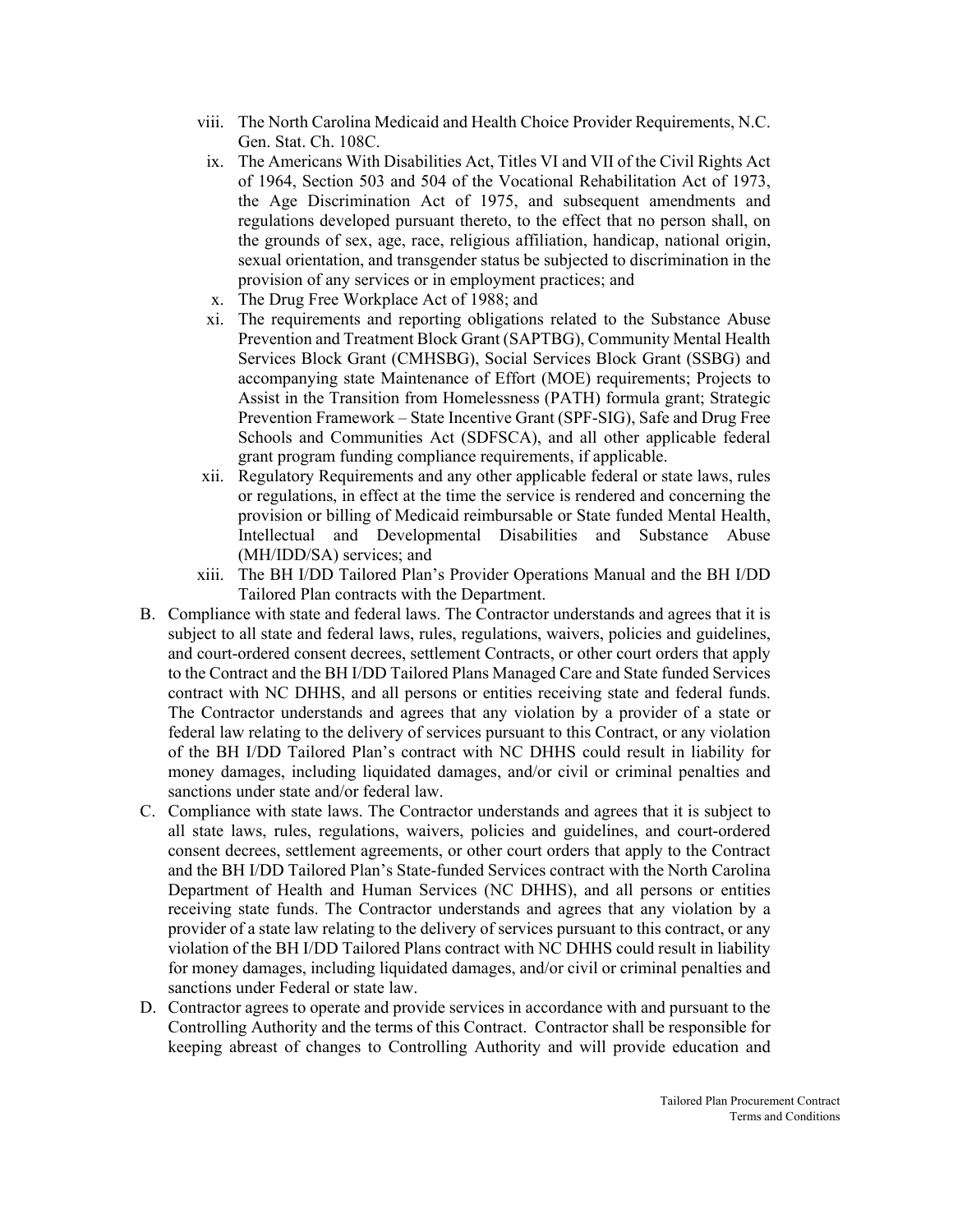training to its staff and employees asit pertains to changes from the Controlling Authority as appropriate. Contractor shall develop and implement a compliance program in accordance with 42 U.S.C. §1396a(kk)(5).

- E. Contractor shall at all times cooperate and comply with the requirements, policies, programs and procedures ("Policies") of the BH I/DD Tailored Plan, which may be set forth and/or summarized in the Provider Manual. Contractor's failure to comply with such policies could result in a denial, a reduction of payment to the Contractor, sanction as set forth in the Provider Manual, this Contract, and Regulatory Requirements, or termination of this Contract. The BH I/DD Tailored Plan shall make the Provider Manual available to the Contractor. In the event of a material change to the Provider Manual, the BH I/DD Tailored Plan will provide Contractor with at least thirty (30) days' advance written notice of such change. Such notice may be given through a periodic provider newsletter, or any other written method (electronic or paper). If there is any conflict between this Contract and the Provider Manual, this Contract will control.
- F. Contractor agrees to carry out its respective obligations under this Contract in accordance with Controlling Authority, the Provider Manual and all applicable Regulatory Requirements, including, but not limited to, the requirements of the Health Insurance Portability and Accountability Act, as amended, and any regulations promulgated thereunder. If, due to Contractor's noncompliance with applicable Regulatory Requirements or this Contract, paybacks, sanctions, penalties or liquidated damages are imposed on BH I/DD Tailored Plan, BH I/DD Tailored Plan may, in its sole discretion, offset such amounts against any amounts due to the Contractor from BH I/DD Tailored Plan or require Contractor to reimburse BH I/DD Tailored Plan for such amounts.

### **5. TERM.**

- A. This Contract is effective December 1, 2022 to June 30, 2023 and shall auto-renew annually on July 1 of each year thereafter. Either party may notify the other no less than sixty (60) days prior to July 1 of the current contract year if they do not wish to autorenew for an additional term. This Contract shall not exceed the term of the BH I/DD Tailored Plan's contract with the Department. The BH I/DD Tailored Plan reserves the right to impose shorter time limits on the term of this Contract should Contractor fail to comply with the terms of this Contract. Contractor understands that State and Federal statutory and regulatory requirements as set forth in this Contract or Controlling Authority may be changed or updated during the term and sequential terms of this Contract.
- B. The Parties' respective duties and obligations as to non-Medicaid services, set forth herein shall be dependent and contingent upon the appropriations, allocation, and availability of funds to BH I/DD Tailored Plan.

# **6. CHOICE OF LAW/FORUM.**

The validity of this Contract and any of its terms or provisions, as well as the rights and duties of the Parties to this Contract, are governed by the laws of North Carolina. The place of this Contract and all transactions and addendums relating to it, and their sites and forum, shall be the County of North Carolina in which the BH I/DD Tailored Plan's principal place of business is located, where all matters, whether sounding in contract or tort, relating to the validity, construction, interpretation, and enforcement shall be determined.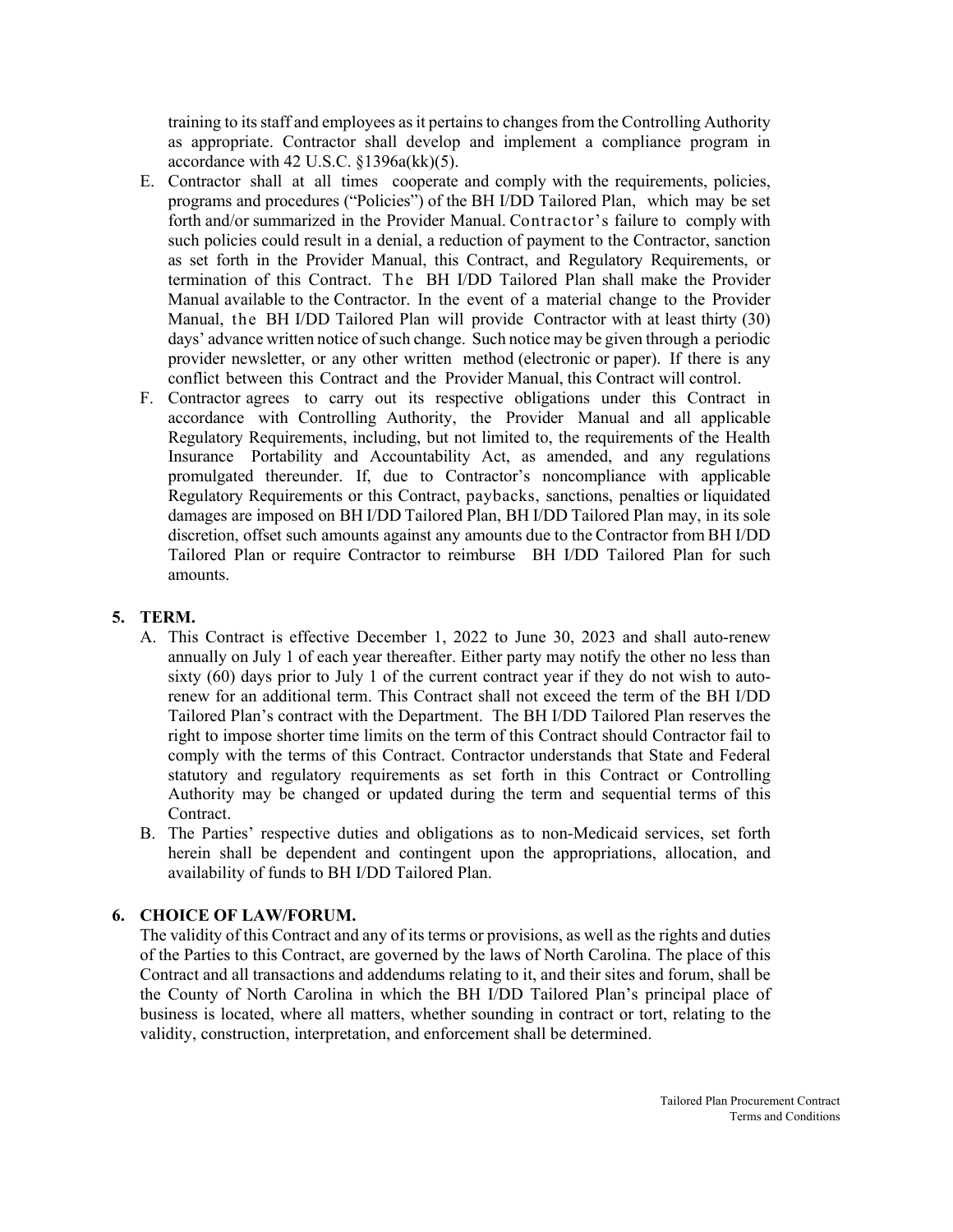### **7. HEADINGS.**

The paragraph headings used herein are for reference and convenience only, and shall not enter into the interpretation hereof. Any attachments, appendices, exhibits, or schedules referred to herein or attached or to be attached hereto are incorporated herein to the same extent as if set forth in full herein.

#### **8. COUNTERPARTS.**

The Contract may be executed in two counterparts, each of which may be deemed an original.

## **9. NONWAIVER.**

No covenant, condition, or undertaking contained in this Contract may be waived except by the written Contract of the Parties. Forbearance or indulgence in any other form by either party in regard to any covenant, condition or undertaking to be kept or performed by the other party shall not constitute a waiver thereof, and until complete satisfaction or performance of all such covenants, conditions, and undertakings have been satisfied, the other party shall be entitled to invoke any remedy available under the Contract, despite any such forbearance or indulgence.

### **10. DISPUTE RESOLUTION AND APPEALS.**

The Contractor may file a complaint, grievance and/or appeal as set forth in the BH I/DD Tailored Plan Provider Manual or as otherwise set forth in the Controlling Authority.

#### **11. SEVERABILITY.**

If any one or more provisions of this Contract are declared invalid or unenforceable, the same shall not affect the validity or enforceability of any other provision of this Contract and such invalid or unenforceable provision(s) shall be limited or curtailed only to the extent necessary to make such provision valid and enforceable.

#### **12. NOTICE.**

Any notice to be given under this Contract will be in writing, delivered via trackable mail, postage prepaid, by electronic means, or by fax, addressed to the Contract Administrators designated by each party and noted at the address listed below or such other address as the party may designate by notice to the other party, and will be considered effective (i) on the day the notice is hand delivered; (ii) for certified or registered mail, the date on the return receipt; (iii) for commercial courier service, the date of delivery; or (iv) for fax or electronic means, the date of confirmed transmittal.

| <b>Contractor Name</b>        | <b>Trillium Health Resources</b> |
|-------------------------------|----------------------------------|
| Attn:                         | <b>Contracts Department</b>      |
| $1st$ St., Suite A (0000-000) | 201 W. $1st$ Street              |
| Anywhere, N.C. 00000-000      | Greenville, NC 27858-1132        |
| 555-555-5555 (PHONE)          | $(855)$ 250-1539 (PHONE)         |
| jdoe@Contractoremail.net      |                                  |
|                               |                                  |
|                               |                                  |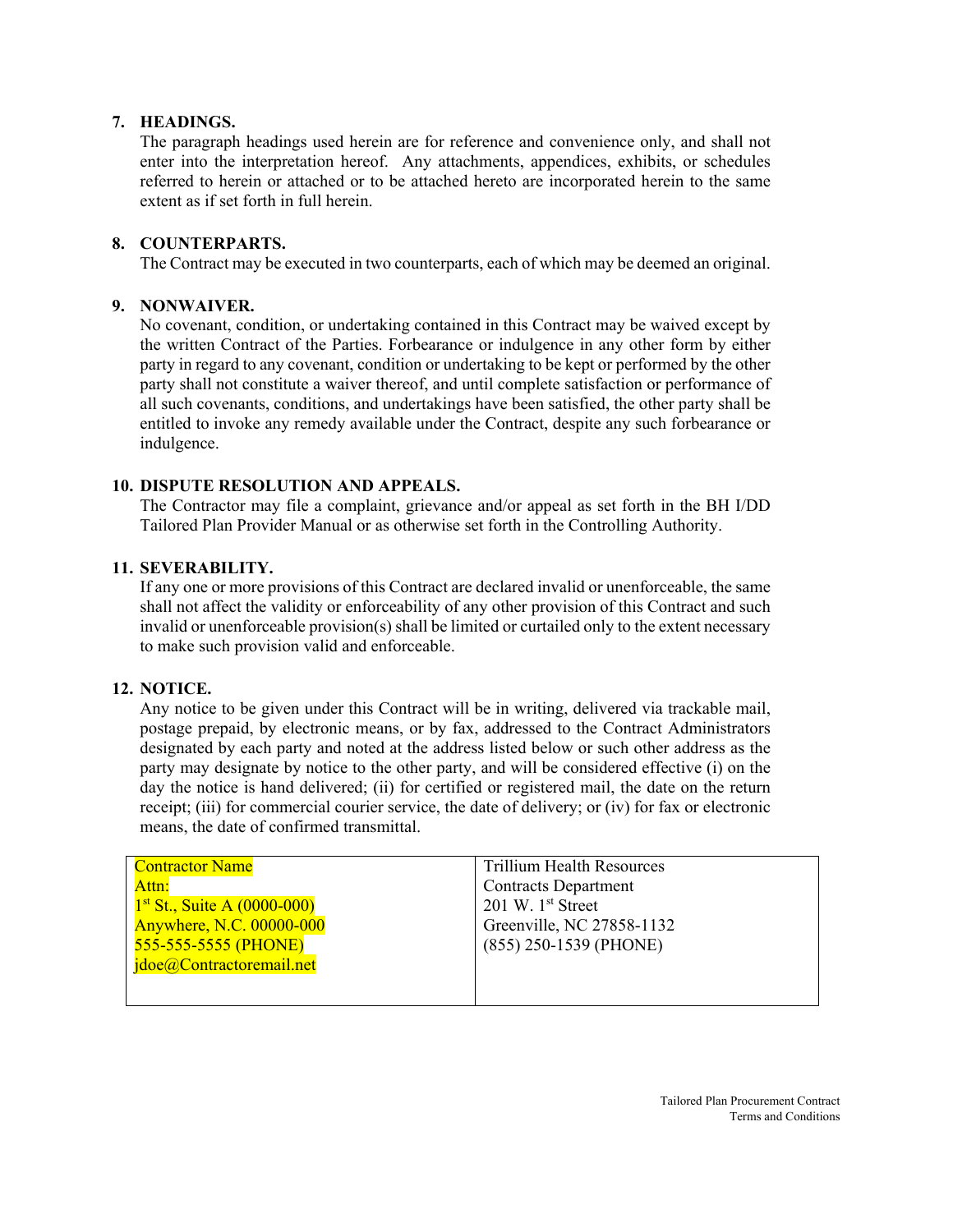## **13. ADMINISTRATIVE ACTIONS, SANCTIONS AND TERMINATION.**

- A. Either party may terminate this Contract if Federal, State or local funds allocated to the BH I/DD Tailored Plan are revoked or terminated in a manner beyond the control of the BH I/DD Tailored Plan for any part of the Contract period. If Federal, State, or local funds allocated to the BH I/DD Tailored Plan are reduced in a manner beyond the control of the BH I/DD Tailored Plan, the BH I/DD Tailored Plan will notify Contractor and provide payment to Contractor for services provided which were authorized by the BH I/DD Tailored Plan prior to the notification and for which Contractor has been qualified and credentialed.
- B. Contractor understands, acknowledges and agrees that BH I/DD Tailored Plan may issue an educational (technical assistance) or warning letter, require a plan of correction, or impose administrative actions or sanctions against Contractor as the result of program integrity and any other monitoring activities. Possible administrative actions and sanctions are outlined in the Provider Manual and include but are not limited to increased monitoring/probation, limited or a suspension of referrals, moratorium on site or service expansion, payment suspension, site or service specific suspension or termination, full contract suspension, full contract termination and/or exclusion from participation in BH I/DD Tailored Plan's Provider Network. Contractor further understands, acknowledges and agrees that BH I/DD Tailored Plan is not required to issue an educational (technical assistance) or warning letter or plan of correction prior to the imposition of administrative actions or sanctions.
- C. In accordance with BH I/DD Tailored Plan accrediting body requirements, BH I/DD Tailored Plan may also suspend this Contract in response to any serious health or safety risk to Members identified by the BH I/DD Tailored Plan Chief Medical Officer or other Senior Clinical Staff Person, and such suspension shall remain in effect during the pendency of any investigation into such health or safety risk.
- D. This contract may be terminated without cause (i) at any time upon mutual consent of both parties or (ii) upon sixty (60) days notice of termination by one of the contracting parties.
- E. The BH I/DD Tailored Plan is permitted to immediately suspend some or all activities under this Contract upon finding a credible allegation of fraud, waste, abuse, or serious quality of care concerns by the BH I/DD Tailored Plan or the Division. The BH I/DD Tailored Plan is permitted to immediately terminate a provider contract upon a confirmed finding of fraud, waste, abuse, or serious quality of care concerns by the BH I/DD Tailored Plan or the Division, or upon termination of the BH I/DD Tailored Plan contract by the State.
- F. In the event this Contract is terminated for cause, cause may include, but is not limited to:
	- i. Issuance by the Department of a revocation or suspension of Contractor's license to operate or issues a Type A1 penalty against Contractor; issuance of a payment suspension against Contractor in accordance with 42 CFR §455.23; or issuance of a revocation of state and/or federal funding against Contractor in accordance with 42 C.F.R. § 455.410 and/or 10A NCAC 26C .0504; or
	- ii. Termination or suspension of contractor's participation in the Medicare program, NC Medicaid program, or another state's Medicaid program; or
	- iii. Termination of Contractor for cause from participation in another BH I/DD Tailored Plan's provider network or the provider network of any other managed care organization; or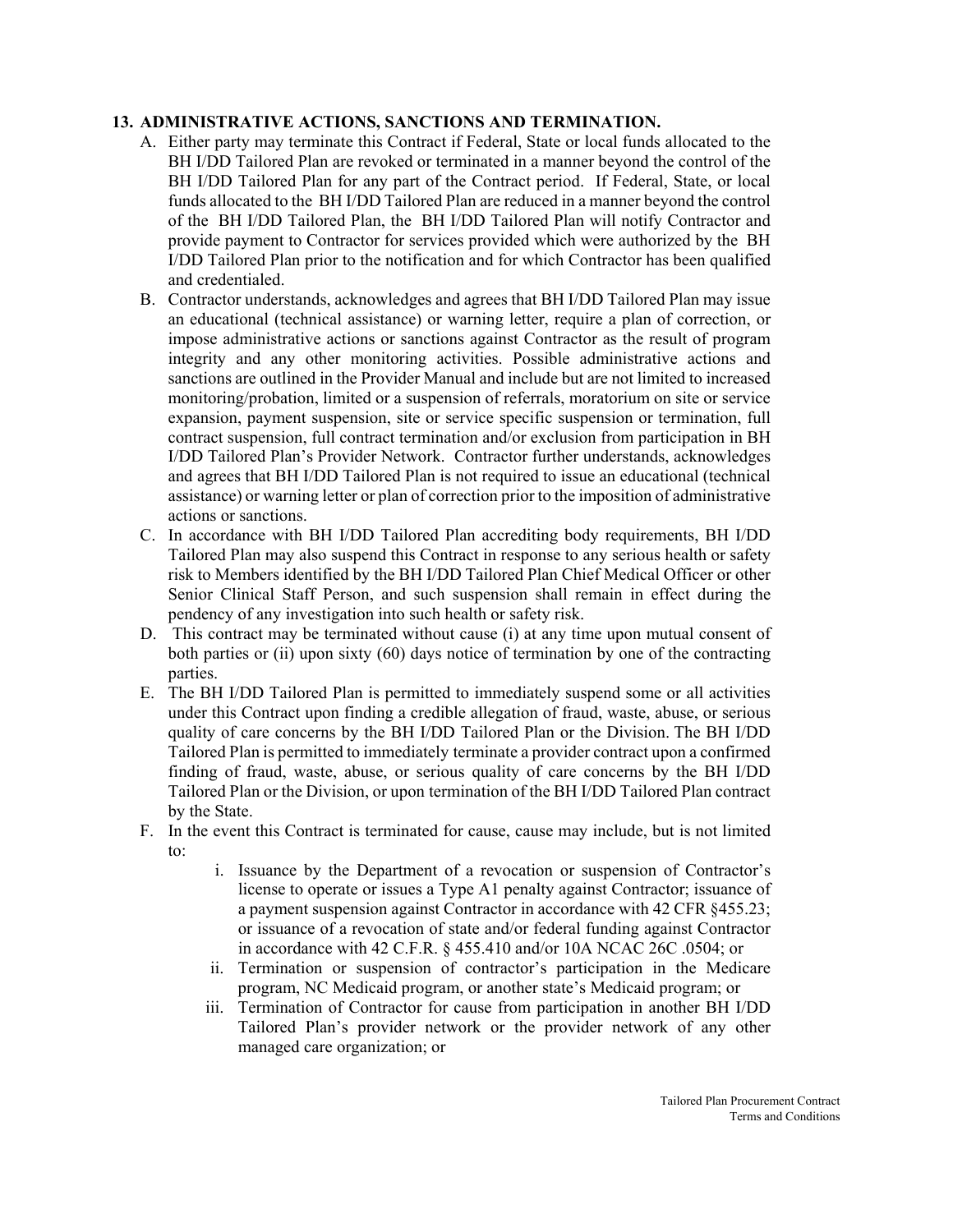- iv. Any other loss of, or sanction against, required facility or professional licensure, accreditation or certification of the Contractor; or
- v. Determination by BH I/DD Tailored Plan that Contractor fails to meet credentialing, certification, accreditation or licensure standards prescribed by Controlling Authority;
- vi. Determination by BH I/DD Tailored Plan that Contractor has failed to provide services as specified in the Contract, including a failure to comply with Controlling Authority; or
- vii. Determination by BH I/DD Tailored Plan that the conduct of Contractor or the standard of services provided threatens to place the health or safety of any Member(s) in jeopardy.
- viii. Determination by BH I/DD Tailored Plan that Contractor is engaged in fraudulent or abusive billing, documentation or clinical practices; or
- ix. Determination by BH I/DD Tailored Plan that Contractor has provided fraudulent, misleading or misrepresented information to BH I/DD Tailored Plan or any Member(s);
- x. Failure by Contractor to cooperate with any investigation, audit or postpayment review conducted by BH I/DD Tailored Plan or failure to provide timely, complete and accurate documentation of services as required by this Contract; or
- xi. Failure by Contractor to timely reimburse the BH I/DD Tailored Plan for overpayment(s) identified by the BH I/DD Tailored Plan or failure to comply with any payment plan authorized by the BH I/DD Tailored Plan for the repayment of any overpayment(s);
- xii. Contractor's failure to have an Electronic Health Record as set forth in G.S. 90-414.4; or
- xiii. Any other material breach of this Contract not described above.
- G. In the event BH I/DD Tailored Plan issues a sanction or terminates this Contract, Contractor may submit a request for reconsideration of administrative actions and sanctions as outlined in the Provider Manual.
- H. In the event that Federal and State laws should be amended or judicially interpreted so as to render the fulfillment of the Contract on the part of either party unfeasible or impossible, both the Contractor and the BH I/DD Tailored Plan shall be discharged from further obligation under the terms of this Contract, except for settlement of the respective debts and claims up to the date of termination or as otherwise required by this Contract.
- I. Change In Law. Except as set forth in the previous section, if there is a change in any law, regulation, rule, state or federal, which affects this Contract or the activities of either party under this Contract, or any change in the judicial or administrative interpretation of any such law, regulation or rule and BH I/DD Tailored Plan reasonably believes in good faith that the change will have a substantial adverse effect on BH I/DD Tailored Plan operations or its rights or obligations under this Contract, then PIHP may amend this Contract as set forth in Art. I., Sec. 3.C.ii.

### **14. EFFECT OF TERMINATION.**

A. Upon notice of termination, a post-payment review of billing, documentation and other fiscal records may be performed and any adjustments for amounts due or owed to either party shall be added or deducted from the final Contract payments.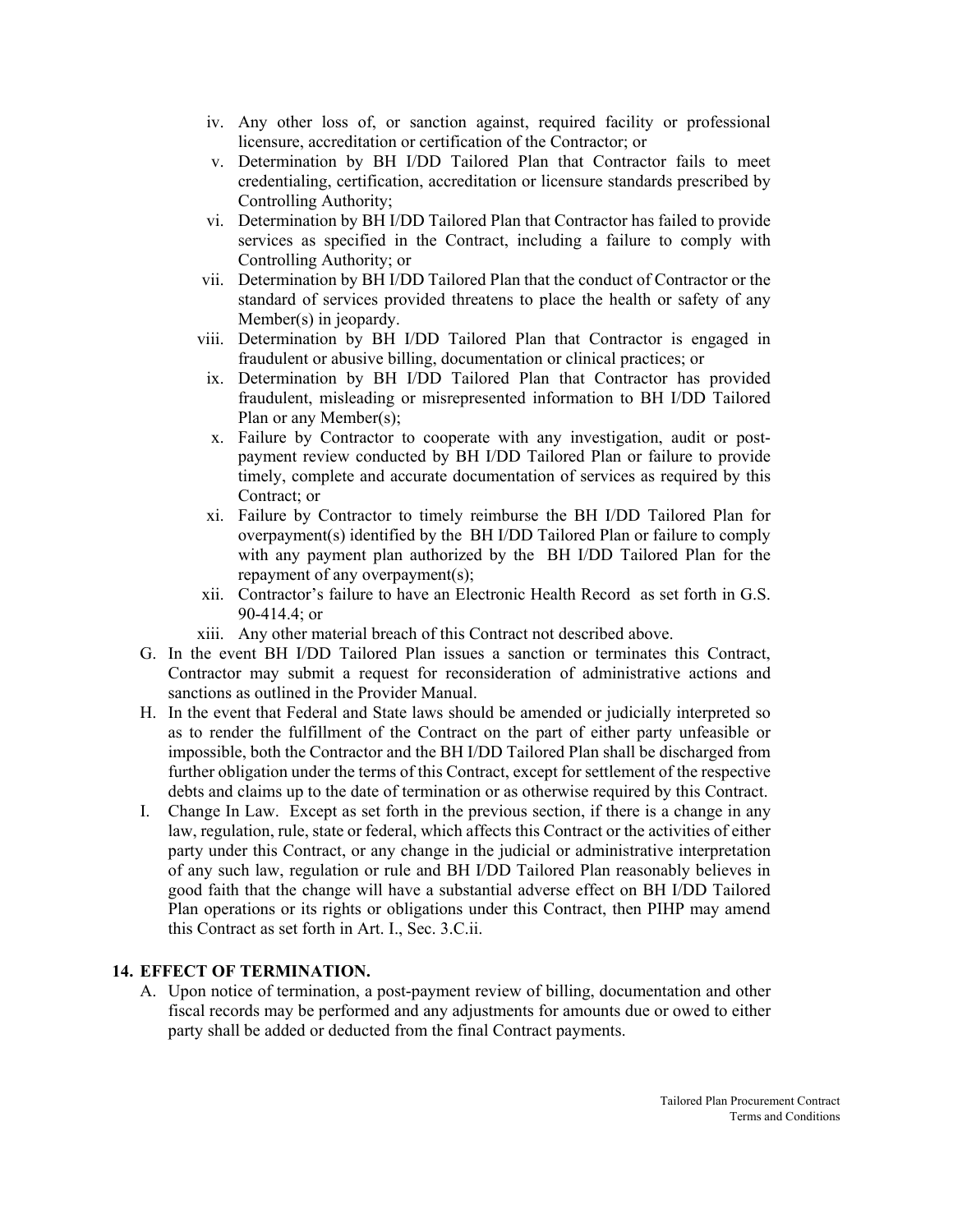- B. In the event of termination, the Contractor shall submit all claims or registrations of putative Member(s) within ninety (90) days of the date of termination.
- C. The parties shall settle their respective debts and claims within the timeframes established within Article II Section 4 and Article IV.
- D. In the event of any audit or investigation, both parties shall settle their debts and claims within timeframes established by BH I/DD Tailored Plan from the completion of such audit or investigation and receipt of all final billing and required documentation. All payments provided herein shall be adjusted so as not to exceed the amount due for services actually rendered prior to the date of termination. If Contractor received advance payments for services not provided as of the date of termination, the Contractor shall promptly refund all excess funds paid within thirty (30) days.
- E. Contractor shall comply with Continuity of Care requirements set forth in Controlling Authority and provide notice to the BH I/DD Tailored Plan with respect to the closing of a facility. Contractor shall provide sixty (60) days written notice to the BH I/DD Tailored Plan of its intent to close a facility or discharge a Member(s) with intellectual or developmental disabilities who may be in need of continuing care as determined by the BH I/DD Tailored Plan and thirty (30) days written notice of intent to close a facility or discharge a Member(s) with a mental illness or substance abuse disorder who may be in need of continuing care as determined by the BH I/DD Tailored Plan. A transition plan shall be developed for each Member prior to being discharged and upon termination notify BH I/DD Tailored Plan of Member(s) with scheduled appointments.
- F. Survival. The expiration, termination, or cancellation of this Contract will not extinguish the rights of either party that accrue prior to expiration, termination, or cancellation or any obligations that extend beyond termination, expiration or cancellation, either by their inherent nature or by their express terms.

### **15. NON-EXCLUSIVE ARRANGEMENT.**

The BH I/DD Tailored Plan has the right to enter into a Contract with any other provider of services. The Contractor shall have the right to enter into other Contracts with any other BH I/DD Tailored Plan or third party payers to provide services. The Parties shall cause their respective subcontractor(s) or other such entity performing services pursuant to this Contract on each Party's behalf, to comply with and abide by the Contracts, representations, warranties, acknowledgements, certifications, terms and conditions of this Contract and the Provider Manual, and fulfill all of the duties, responsibilities and obligations imposed on the Parties under this Contract (including each Attachment and Appendix), and the Provider Manual, in each case, to the same extent as if the subcontractor or other such entity were parties hereto. The parties shall be responsible for any breach of this Contract by any such subcontractor or other such entity. When a subcontractor meets the definition of a delegated entity or partially delegated entity pursuant to BH I/DD Tailored Plans accreditation standards, BH I/DD Tailored Plan's prior approval of such delegation will be required.

#### **16. NO THIRD PARTY CONTRACT RIGHTS CONFERRED.**

Nothing in this Contract shall be construed as creating or justifying any liability, claim or cause of action, however alleged or arising, by any third party, against BH I/DD Tailored Plan, Contractor, or the Department. Furthermore, nothing in this Contract shall be construed as creating or justifying any liability, claim or cause of action, however alleged or arising, by BH I/DD Tailored Plan or Contractor against the Department.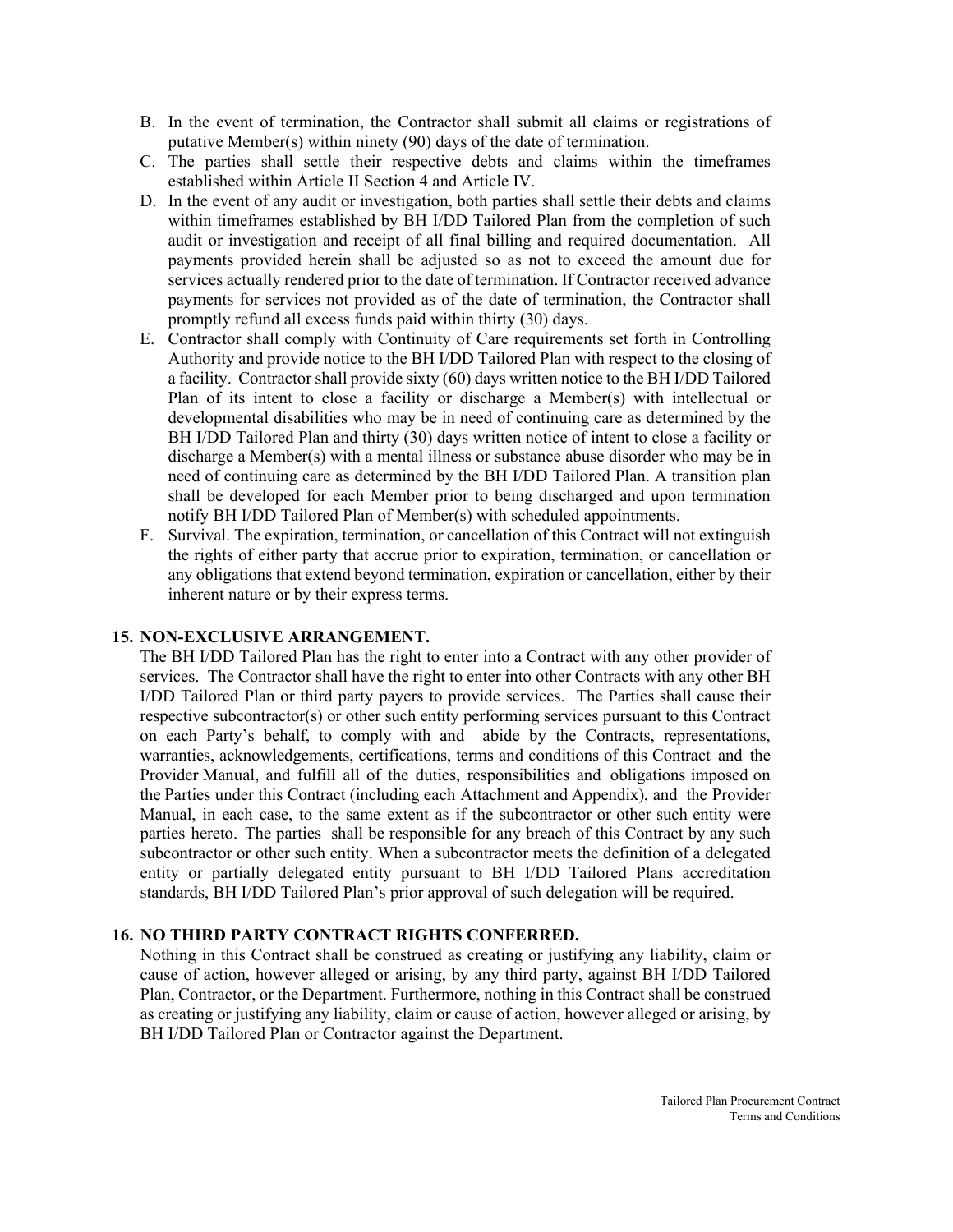### **ARTICLE II: RIGHTS AND OBLIGATIONS OF THE CONTRACTOR**

### **1. DISCLOSURE.**

- A. The Contractor shall make those disclosures to the BH I/DD Tailored Plan as are required to be made to DHHS pursuant to 42 C.F.R. §455.104 and 106 and are required by the BH I/DD Tailored Plan's accrediting body. The BH I/DD Tailored Plan will share accrediting body requirements with Contractor upon request.
- B. To the extent, any of the above required disclosure information is captured in current or existing Medicare or NC Medicaid enrollment application documentation, the BH I/DD Tailored Plan shall accept electronic or paper copies of such documentation as meeting this requirement. Entities no longer enrolled in Medicaid or Medicare will be required to independently meet all disclosure requirements of this Paragraph, federal and state laws, rules and regulations, and the BH I/DD Tailored Plan's accrediting body.
- C. Provider ownership disclosure. The Contractor agrees to disclose the required information, at the time of application, and/or upon request, in accordance with 42 C.F.R.§ 455 Subpart B, related to ownership and control, business transactions, and criminal conviction for offenses against Medicare, Medicaid, CHIP and/or other federal health care programs. See 42 C.F.R. § 455, Parts 101 through 106 for definitions, percentage calculations, and requirements for disclosure of ownership, business transactions, and information on persons convicted of crimes related to any federal health care programs.
- D. The Contractor agrees to notify, in writing, the BH I/DD Tailored Plan and the NC Department of Health and Human Services of any criminal conviction within twenty (20) days of the date of the conviction.

### **2. LICENSES, ACCREDITATIONS, CREDENTIALING AND QUALIFICATIONS.**

- A. The Contractor shall maintain all licenses, certifications, accreditations, credentialing and registrations required for its facilities and staff providing services under the Contract, as are required by the Controlling Authority. Should Contractor receive notice of a sanction by any applicable licensing board, certification or registration agency, or accrediting body or other authority which affects the ability of Contractor to bill the BH I/DD Tailored Plan for services, the Contractor shall forward a copy of the notice to the BH I/DD Tailored Plan as outlined in the Provider Manual.
- B. The Contractor shall not bill the BH I/DD Tailored Plan:
	- i. For any services provided by Contractor during any period of revocation or suspension of required credentialing, licensure or accreditation of the Contractor's facility;
	- ii. For any services provided by Contractor's staff during any period of revocation or suspension of the staff's required certification, licensure, or credentialing.
- C. The Contractor certifies that, at the time of execution of this Contract, neither Contractor nor any of its staff or employees are excluded from participation in Federal Health Care Programs under section 1128 of the Social Security Act, 42 C.F.R. § 455.410, and/or 42 CFR Part 1001. Should Contractor receive a notification of exclusion of Contractor or any of its staff or employees by the U.S. Office of Inspector General, CMS or any other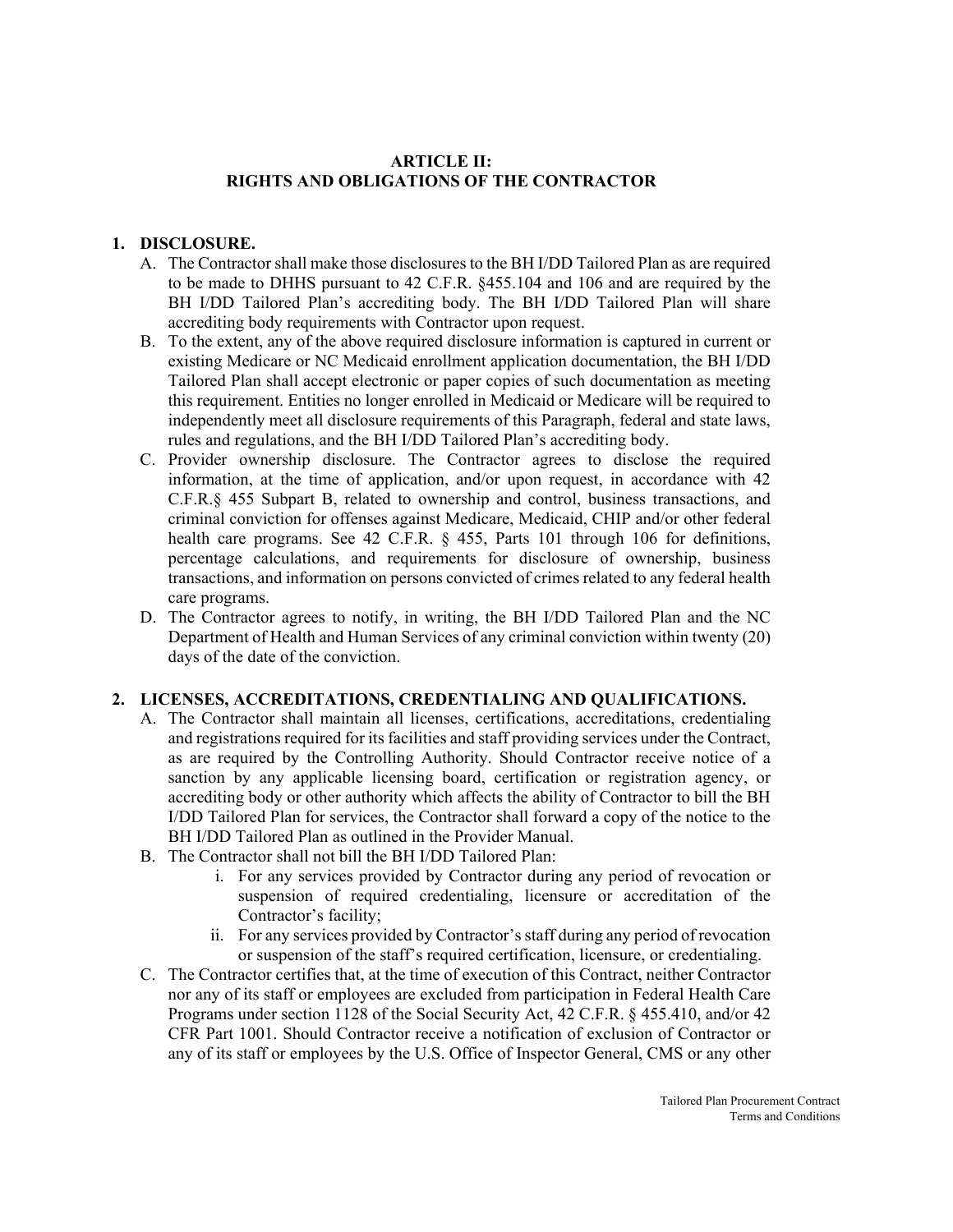State Medicaid program, Contractor shall notify the BH I/DD Tailored Plan of the exclusion and its plan for compliance as outlined in the Provider Manual.

- D. Contractor, upon written request by the BH I/DD Tailored Plan, shall provide proof of Contractor accreditation and copies of accreditation reports as part of the credentialing process.
- E. The BH I/DD Tailored Plan will conduct an assessment of the Contractor's qualifications to remain in the BH I/DD Tailored Plan's network at a minimum of once every three (3) years, unless otherwise required by the Department.

#### **3. EVENT REPORTING AND ABUSE/ NEGLECT/ EXPLOITATION.**

- A. Contractor shall use best efforts to ensure that Members are not abused, neglected or exploited while in Contractors care.
- B. Contractor will comply with applicable critical incident and death reporting laws, regulations, policies, and event reporting requirements of national accreditation organizations to include reporting of all events or instances involving abuse, neglect or exploitation of Member as required by incident reporting guidelines by all applicable agencies and the Controlling Authority.
- C. Contractor shall not use restrictive interventions except as specifically permitted by the Member's individual treatment/habilitation plan or on an emergency basis in accordance with 10A NCAC 27E, 10A NCAC 13B, or as otherwise authorized in applicable Controlling Authority.
- D. BH I/DD Tailored Plan shall have the right to conduct its own investigation of any event reported to determine whether any claims were paid in error or to ensure compliance with practice guidelines by the Contractor. The Contractor shall cooperate with all such investigative requests. Failure to cooperate is a material breach of this Contract. The BH I/DD Tailored Plan will provide the Contractor a written summary of its findings within timeframes established by BH I/DD Tailored Plan. During such an investigation, if any issues are cited as out of compliance with this Contract or federal or state laws, rules or regulations, the Contractor may be required to document and implement a plan of correction. Contractor may contest and appeal a determination that claims were paid in error as outlined in the BH I/DD Tailored Plan Provider Manual or as otherwise set forth in Controlling Authority.

#### **4. BILLING AUDITS, DOCUMENTATION AND RECORDS RETENTION.**

- A. Unmanaged Visits do not require prior authorization. All service delivery, both managed and unmanaged, require documentation and record retention in accordance with this section.
- B. The Contractor shall participate in and use best efforts to comply with the BH I/DD Tailored Plan's Utilization Management (UM) process, which may include requirements for pre-authorization, concurrent review and care management, credentialing review, and a retrospective utilization review of services provided for Members whose services are reimbursed by the BH I/DD Tailored Plan. The Contractor shall provide the BH I/DD Tailored Plan with all necessary clinical information for the BH I/DD Tailored Plan's UM process. For purposes of this Article II Section 4, Contractor shall provide specifically denominated clinical or encounter information required by the BH I/DD Tailored Plan to meet State and Federal monitoring requirements within fifteen (15) calendar days of the request, except that BH I/DD Tailored Plan may grant additional time to respond for good cause shown and depending upon the size and scope of the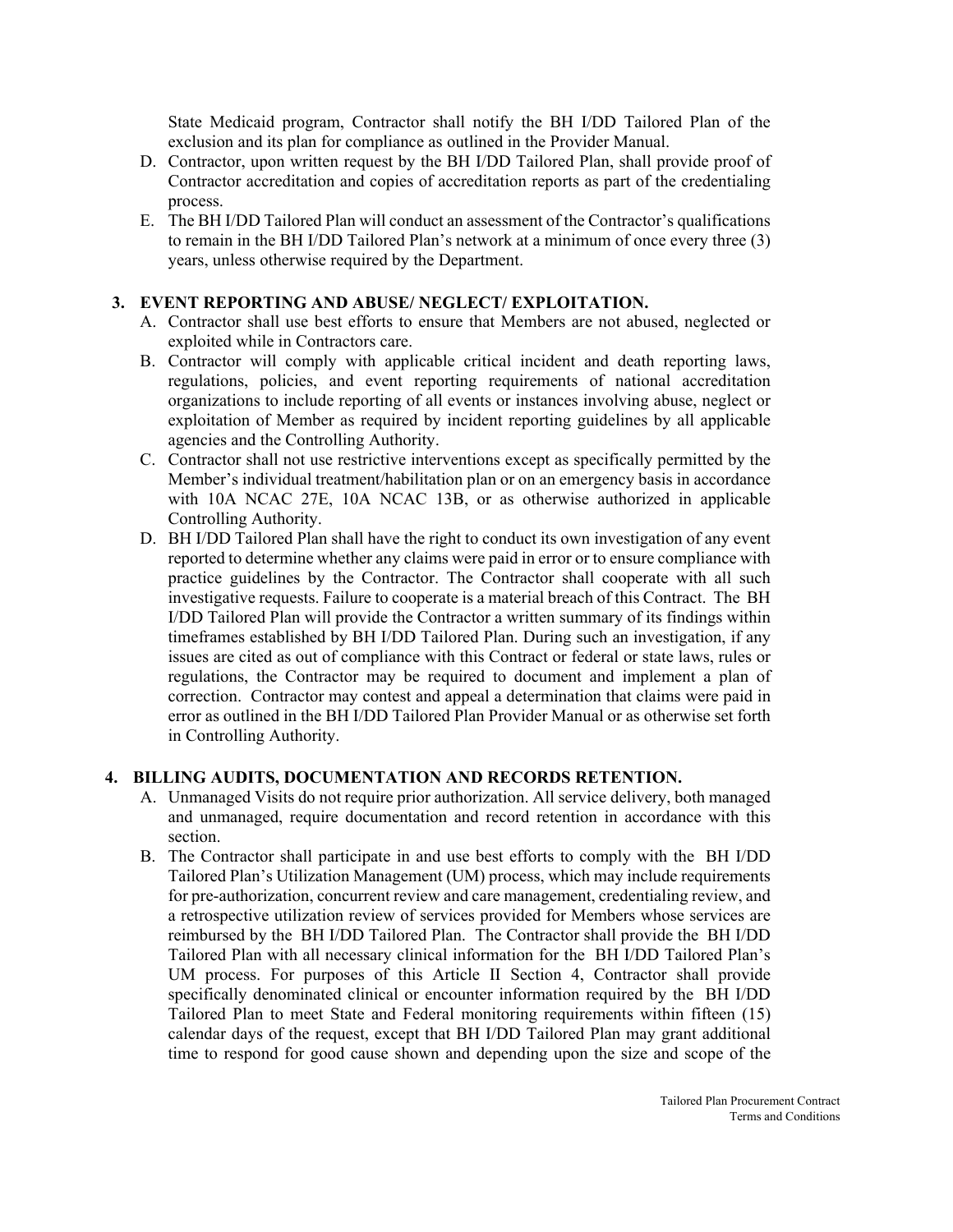request. Additionally, Contractor will provide any documentation directly to the BH I/DD Tailored Plan for review when requested. Contractor may satisfy any request for information by either paper or electronic/digital means.

- C. The Contractor shall be responsible for completion of all necessary and customary documentation required for the services provided under this Contract in accordance with Controlling Authority.
- D. Documentation must support the billing diagnosis, the number of units provided and billed, and the standards of the billing code. The Contractor will be responsible for the adoption, assessment, collection, and disposition of fees in accordance with G.S. 122C-146.
- E. The Contractor shall maintain all documentation and records supporting Member's medical necessity for the services and shall provide it to the BH I/DD Tailored Plan for an investigation, audit or review upon request, within time frames established by the BH I/DD Tailored Plan, except that BH I/DD Tailored Plan may grant additional time to respond for good cause shown and depending upon the size and scope of the request.
- F. The Contractor agrees and understands that the BH I/DD Tailored Plan may inspect financial records concerning claims paid on behalf of Members, records of staff who delivered or supervised the delivery of paid services to Member demonstrating compliance with Controlling Authority, Members' clinical records, and any other clinical or financial items related to the claims paid on behalf of Members deemed necessary to assure compliance with the Contract. Contractor is also subject to audits, investigations and post-payment reviews conducted by the United States Department of Health and Human Services, including the Department's Office of Inspector General, CMS and the Department, or their agents.
- G. Equipment purchased with non-unit cost reimbursement funds, such as start up or special purpose funding, title to assets purchased under this Contract in whole or in part rests with the Contractor so long as that party continues to provide the services which were supported by the contract; if such services are discontinued, disposition of the assets shall occur as approved by the DHHS.
- H. Contractor agrees to maintain necessary records and accounts related to the Contract, including personnel and financial records in accordance with Generally Accepted Accounting Procedures and Practices to assure a proper accounting of all funds, including budget revisions. Contractor shall maintain detailed records of administrative costs and all other expenses incurred pursuant to the Contract including the provision of services and all relevant information relating to individual Member as required by Controlling Authority. When an audit is in progress or audit findings are unresolved, records shall be kept until all issues are resolved.
- I. At a minimum of once every two (2) years the Contractor will participate in an audit of paid claims conducted by the BH I/DD Tailored Plan. BH I/DD Tailored Plan shall conduct an entrance interview at the outset of any such audit. Any paid claims determined to be out of compliance with Controlling Authority will require a repayment to the BH I/DD Tailored Plan as required by Controlling Authority. Any underpayments to Contractor will require payment by the BH I/DD Tailored Plan to the Contractor. Audits shall be arranged with the Contractor in advance, except when the BH I/DD Tailored Plan has received a credible allegation of fraud, the health, safety or welfare of Members is at risk, or the BH I/DD Tailored Plan is participating in a joint investigation with the Department, its Divisions, contractor(s) or another federal or state agency. At the conclusion of any such audit, the BH I/DD Tailored Plan shall conduct an exit conference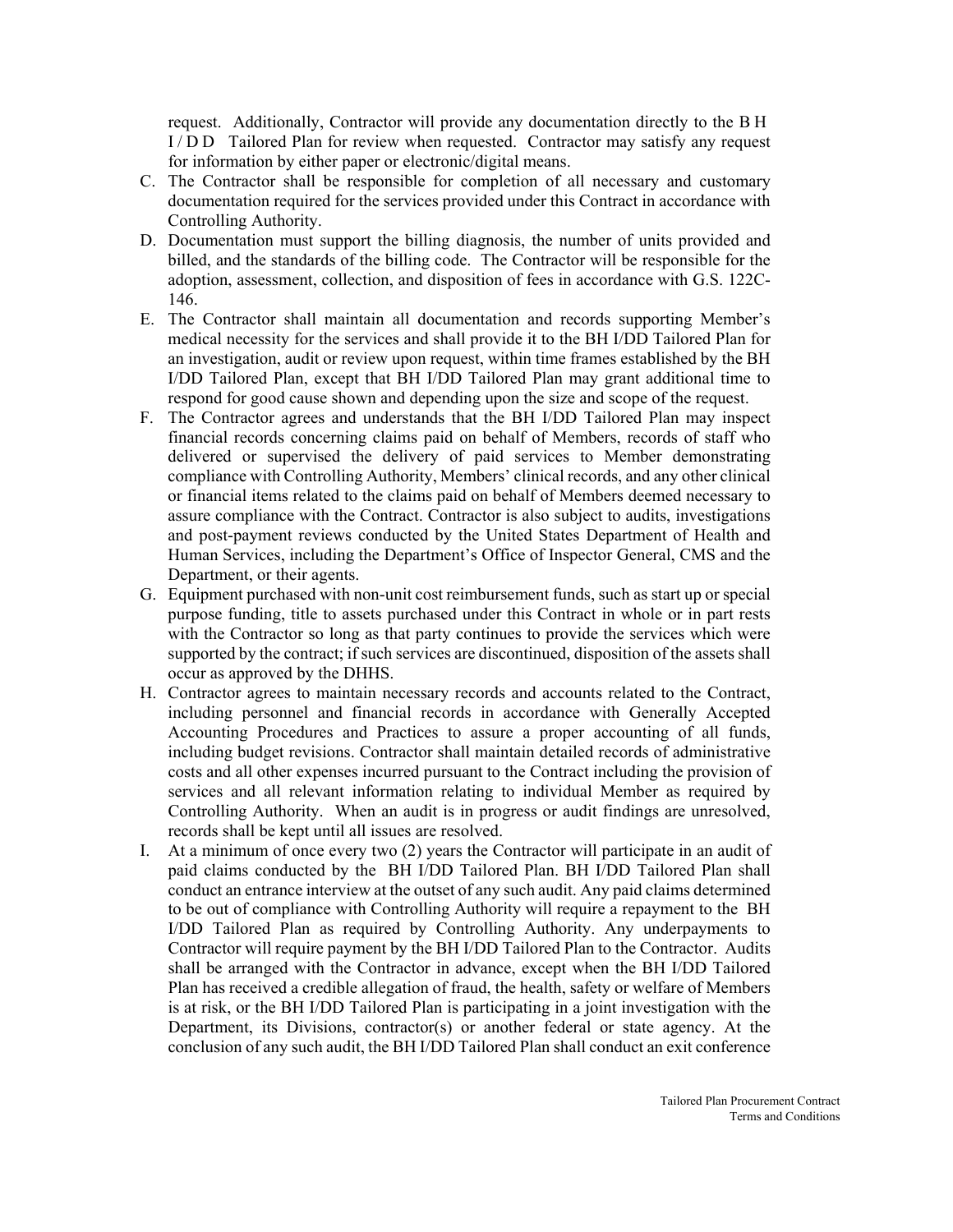with Contractor to discuss any tentative negative findings and provide Contractor written documentation of findings. Based upon results of the audit the Contractor may be subject to additional auditing and/or may be required to submit a plan of correction and /or may be required to remit funds back to the BH I/DD Tailored Plan as required by Controlling Authority. BH I/DD Tailored Plan may use statistical sampling and extrapolate audit results in accordance with Controlling Authority.

- J. In accordance with Controlling Authority, specifically 42 CFR §420.300 through §420.304, for any contracts for services the cost or value of which is \$10,000 or more over a 12-month period, including contract for both goods and services in which the service component is worth \$10,000 or more over a 12-month period, the Comptroller General of the United States, USDHHS, and their duly authorized representative shall have access to Contractor's books, documents, and records until the expiration of four (4) years after the services are furnished under the contract.
- K. The Contractor shall maintain a medical record and adhere to the federal record retention schedule for each Member served, either in original paper copy or an electronic/digital copy. Contractor shall maintain and share, as appropriate, medical records and other documentation in accordance with professional standards, NC DHHS *Records Management and Documentation Manual for Providers* (APSM 45-2), *Rules for MH/DD/SAS Facilities and Services* (APSM 30-1) and the *Basic Medicaid Billing Guide,*  and any other applicable federal and state laws, rules and regulations, including but not limited to 42 CFR 438.208(b)(5)*.* Contractor shall maintain confidentiality of member medical records and personal information and other health records as required by law. Medical records shall be maintained at the Contractor level; therefore, Members may have more than one record if they receive services from more than one Contractor. BH I/DD Tailored Plan shall monitor medical record documentation to ensure that the standards are met. BH I/DD Tailored Plan shall have the right to inspect Contractor records without prior notice. BH I/DD Tailored Plan shall also require Contractor to submit a plan for maintenance and storage of all records for approval by the BH I/DD Tailored Plan or transfer copies of medical records of Members served pursuant to this Contract to BH I/DD Tailored Plan in the event that the Contractor closes its North Carolina business operations, whether the closure is due to retirement, bankruptcy, relocation to another state or any other reason. The BH I/DD Tailored Plan has the sole discretion to approve or disapprove such plan. BH I/DD Tailored Plan shall not be held liable for any Contractor records not stored, maintained, or transferred pursuant to this provision so long as it has attempted, in good faith, to obtain a written plan for maintenance and storage or a copy of such records from the Contractor. If this Contract is terminated or if the Contractor closes network operations (but continues to have operations elsewhere in the State), the Contractor shall either: 1) provide copies of medical records of Members to the BH I/DD Tailored Plan, or 2) submit a plan for maintenance and storage of all records for approval by the BH I/DD Tailored Plan. The BH I/DD Tailored Plan has the sole discretion to approve or disapprove such plan.
- L. Contractor shall make available to the BH I/DD Tailored Plan its accounting records for the purpose of audit by State authorities and, when required by general statute, have an annual audit by an independent certified public accountant. A copy will be forwarded to the office of the State Auditor and the BH I/DD Tailored Plan.
- M. Access to Contractor records. The Contractor agrees to provide at no cost to the following entities or their designees with prompt, reasonable, and adequate access to the Contract and any records, books, documents, and papers that relate to the Contract and/or the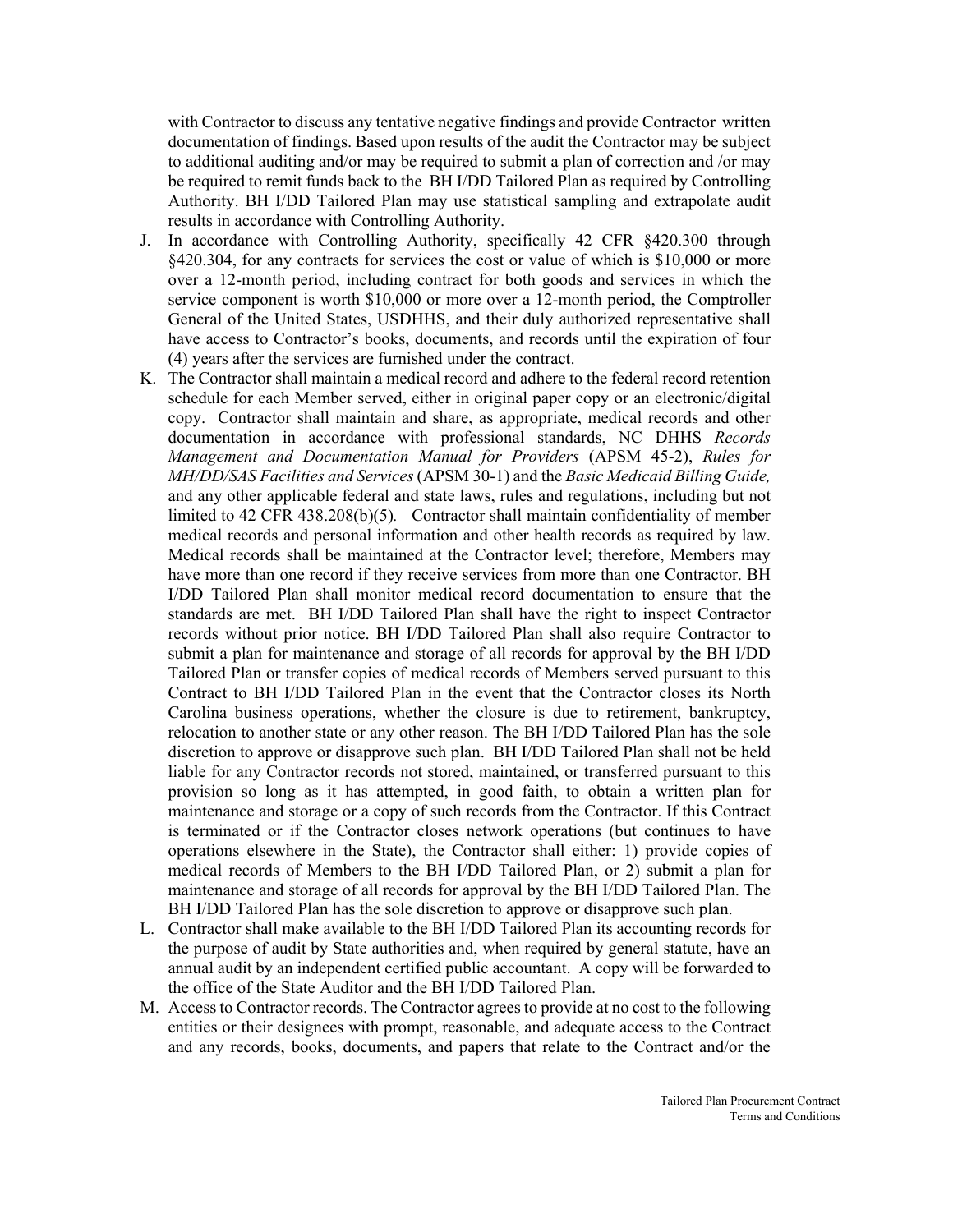Contractors performance of its responsibilities under this Contract for purposes of examination, audit, investigation, contract administration, the making of copies, excerpts or transcripts, or any other purpose NC DHHS deems necessary for contract enforcement or to perform its regulatory functions:

- i. The United States Department of Health and Human Services or its designee;
- ii. The Comptroller General of the United States or its designee;
- iii. The North Carolina Department of Health and Human Services (NC DHHS), its Medicaid Managed Care program personnel, or its designee;
- iv. The Office of Inspector General;
- v. North Carolina Department of Justice Medicaid Investigations Division;
- vi. Any independent verification and validation contractor, audit firm, or quality assurance contractor acting on behalf of NC DHHS;
- vii. The North Carolina Office of State Auditor, or its designee;
- viii. A state or federal law enforcement agency; and
- ix. Any other state or federal entity identified by NC DHHS, or any other entity engaged by NC DHHS.
- N. The Contractor shall cooperate with all announced and unannounced site visits, audits, investigations, post-payment reviews, or other Program Integrity activities conducted by BH I/DD Tailored Plan, NCDHHS or CMS. BH I/DD Tailored Plan shall not be required to coordinate in advance with Contractor regarding BH I/DD Tailored Plans financial, clinical or program integrity auditing/monitoring activities.
- O. Nothing in this Article II Section 4 shall be construed to limit the ability of the federal government, the Centers for Medicare and Medicaid Services, the U.S. Department of Health and Human Services Office of Inspector General, the U.S. Department of Justice, or any of the foregoing entities' contractors or agents, to enforce federal requirements for the submission of documentation in response to an audit or investigation

## **5. FRAUD, ABUSE, OVER UTILIZATION AND FINAL OVERPAYMENTS, ASSESSMENTS OR FINES.**

- A. Contractor agrees to provide, at no cost to BH I/DD Tailored Plan, prompt, reasonable and adequate access to BH I/DD Tailored Plan, any records, books, documents, and papers that relate to the Contract and/or Contractor's performance of its responsibilities under this Contract, for purposes of examination, audit, investigation, contract administration or any other purpose BH I/DD Tailored Plan deems reasonably necessary to perform its regulatory and oversight activities of the Contractor. BH I/DD Tailored Plan shall not be required to coordinate in advance with Contractor regarding Trillium's financial, clinical or program integrity auditing/monitoring activities.
- B. Contractor understands that whenever BH I/DD Tailored Plan receives a credible allegation of fraud, abuse, overutilization or questionable billing practice(s), the BH I/DD Tailored Plan is required to investigate the matter and where the allegation(s) prove Tailored Plans credible, the BH I/DD Tailored Plan is required to provide DHB with the Contractor name, type of provider, source of the complaint, and approximate dollars involved. Contractor agrees to cooperate in any such investigation, and failure to do so, may result in possible sanction up to and including termination of this Contract. Contractor understands that the Medicaid Fraud Investigations Unit of the North Carolina Attorney General's Office or DHB, at their discretion, may conduct preliminary or full investigations to evaluate the suspected fraud, abuse, over utilization or questionable billing practices and the need for further action, if any. Fraudulent billing may include,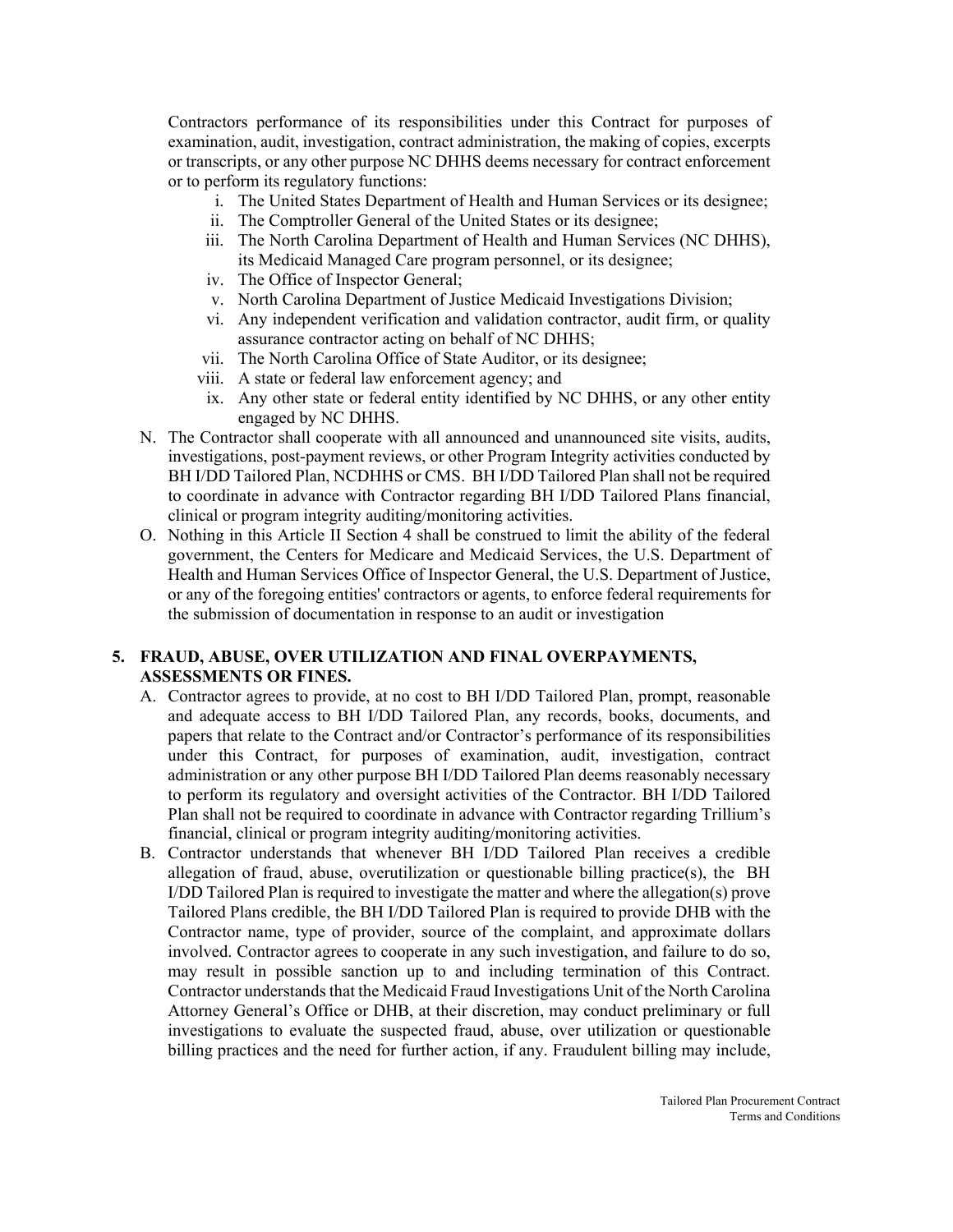but is not limited to, unbundling services, billing for services by non-credentialed or nonlicensed staff, or billing for a service that Contractor never rendered or for which documentation is absent or inadequate.

- C. If the BH I/DD Tailored Plan determines Contractor failed to comply with Controlling Authority and has been reimbursed for a claim or a portion of a claim that the BH I/DD Tailored Plan determines should be disallowed, or that Contractor has been paid for a claim that was fraudulently billed to the BH I/DD Tailored Plan, the BH I/DD Tailored Plan will provide notice to the Contractor of the intent to recoup funds. Such notice of adverse action shall identify the Members name and dates of service in question, the specific determination made by the BH I/DD Tailored Plan as to each claim, and the requested amount of repayment due to the BH I/DD Tailored Plan. Contractor shall have thirty (30) days from date of such notification to either appeal the determination of the BH I/DD Tailored Plan or to remit the invoiced amount.
- D. If the BH I/DD Tailored Plan or Contractor determines that the Contractor has received payment from the BH I/DD Tailored Plan as a result of an error or omission, the BH I/DD Tailored Plan will provide notice to the Contractor of its intent to recoup funds related to errors or omissions. The BH I/DD Tailored Plan will provide an invoice to the Contractor including the Members name and dates of service in question. Contractor shall have thirty (30) days from date of such notification to either appeal the determination of the BH I/DD Tailored Plan or to remit the invoiced amount.
- E. When authorized by Controlling Authority, Contractor may request a reconsideration of a recoupment or overpayment identified pursuant to this Article II Section 5, as outlined in the BH I/DD Tailored Plan Provider Manual.
- F. Contractor understands and agrees that self-audits are encouraged by the BH I/DD Tailored Plan.
- G. Contractor shall be required to comply with BH I/DD Tailored Plan Utilization Management Programs, Quality Management Programs, and Provider Sanction Programs, except to the extent that any of these programs conflict with Contractors professional or ethical responsibility or interfere with Contractors ability to provide information or assistance to patients.

### **6. FEDERALLY REQUIRED CERTIFICATIONS AND ATTACHMENTS.**

The Contractor shall execute and comply with all federally required certifications and attachments as applicable.

- a. Appendix A. Federal Assurances Certification Regarding Environmental Tobacco Smoke;
- b. Appendix B. Federal Assurances Certifications Regarding Lobbying;
- c. Appendix C. Federal Assurances Certification Regarding Drug-Free Workplace Requirements;
- d. Appendix D. Federal Assurance Certification Regarding Debarment, Suspension, Ineligibility and Voluntary Exclusion-Lower Tier Covered Transactions;
- e. Appendix E. Outcomes and Reporting Measures;
- f. Appendix F. Agency/Practitioner or Group/Hospital/ICF Addendum;
- g. Appendix G. North Carolina Department of Health and Human Services Business Associate Agreement;
- h. Attachment A. Contracted Services and Qualified/Approved Sites;
- i. Attachment B. Deficit Reduction Act;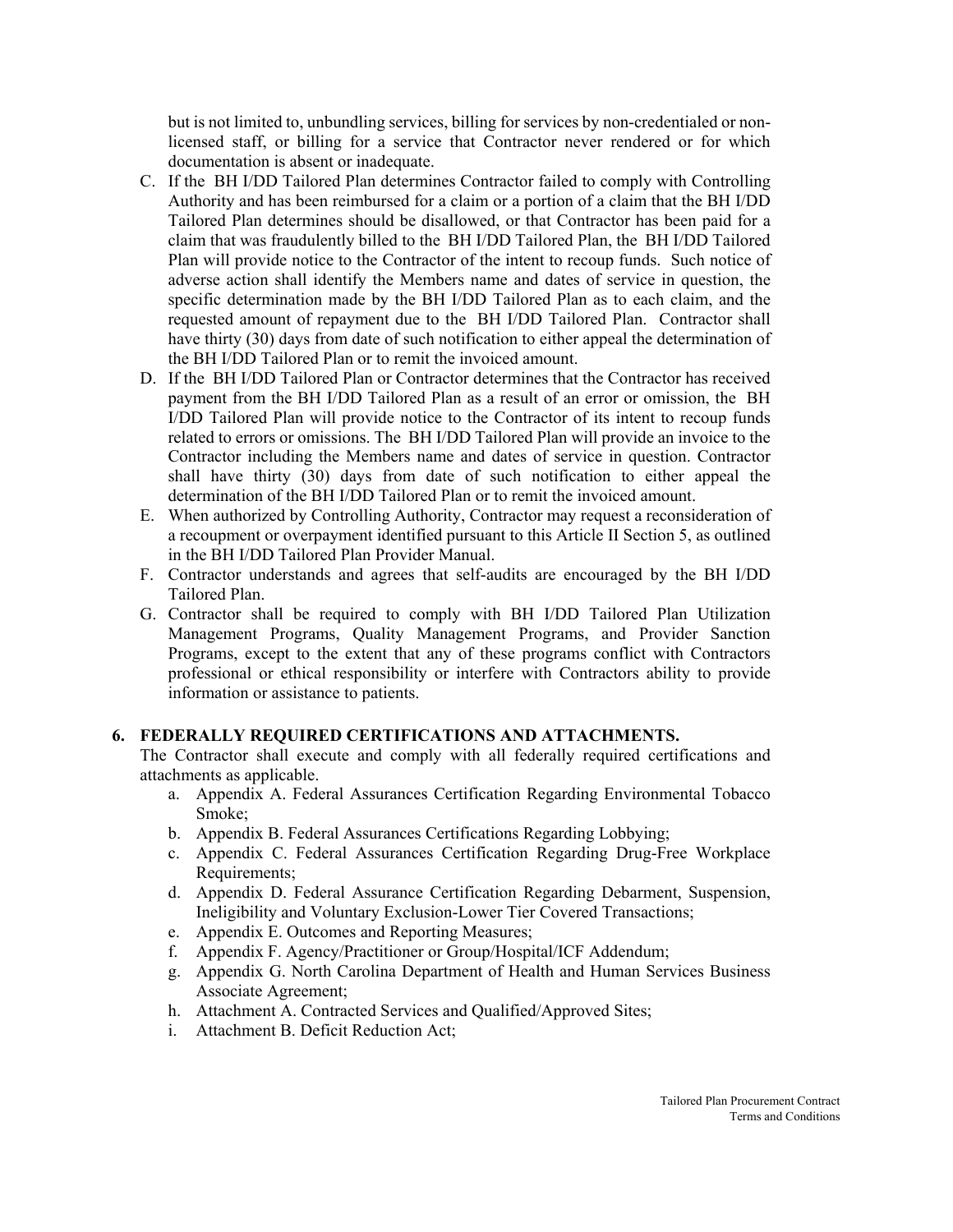- j. Attachment C. Advanced Medical Home Program Policy for Medicaid and NC Health Choice Members;
- k. Attachment D. Pregnancy Management Program Policy for Medicaid and NC Health Choice Members;
- l. Attachment E. Care Management for High-Risk Pregnancy Policy for Medicaid and NC Health Choice Members
- m. Attachment F. Care Management for At-Risk Children Policy for Medicaid and NC Health Choice Members
- n. Attachment G. Indian Health Care Providers

## **7. COMPLAINTS AND GRIEVANCES.**

- A. The Contractor shall address all clinical concerns of the Members as related to the clinical services provided to the Members pursuant to this Contract. Contractor shall refer any unresolved Member concerns or requests to the BH I/DD Tailored Plan. In accordance with 10A NCAC 27G .0201(a)(18), the Contractor shall have in place a written policy for a Complaint and Grievance Process and procedures for review and disposition of Member complaints and grievances. The process shall be accessible to all Members and conducted in a fair and impartial fashion.
- B. The BH I/DD Tailored Plan may receive complaints directly from internal staff, Members, contracted providers, service providers, the Department or other third parties, which concern or pertain to the Contractor. If the BH I/DD Tailored Plan receives a complaint or grievance concerning the Contractor, the BH I/DD Tailored Plan shall process and resolve the complaint or grievance in accordance with Controlling Authority, including applicable State or Federal rules and regulations. In the event a complaint or grievance results in an investigation, review, or audit of Contractor by BH I/DD Tailored Plan, Contractor shall fully cooperate with all investigative requests of the BH I/DD Tailored Plan. Contractor's failure to cooperate with the BH I/DD Tailored Plan's investigation, review, or audit performed pursuant to this Article II Section 7, shall constitute a material breach of this Contract.
- C. Contractor will maintain a system to receive and respond timely to complaints received regarding the Contractor. The Contractor will maintain documentation on the complaint to include, at a minimum, date received, points of complaint, resolution and follow up provided, and the date complaint was resolved. The BH I/DD Tailored Plan will maintain documentation on all follow-ups and findings of any complaint investigation. The Contractor will be provided a written summary of the BH I/DD Tailored Plan's findings upon completion of the investigation, review, or audit performed pursuant to this Article II Section 7.

### **8. ACCESS TO CARE/ACCESS BY THE BH I/DD TAILORED PLAN.**

A. Contractor shall use its best efforts to timely notify BH I/DD Tailored Plan any time a Member is admitted into its facility, continuously provide authorized and appropriate services to each Member, and routinely update BH I/DD Tailored Plan regarding each Member receiving services from Contractor. Contractor shall coordinate the discharge of Members with the BH I/DD Tailored Plan to ensure that appropriate services are arranged following discharge and to link Members with other providers or community assistance. Contractor shall also allow appropriately credentialed BH I/DD Tailored Plan staff direct access to any Members, if requested by Member, determined to be clinically appropriate by the Member's treating physician, and/or requested in advance by the BH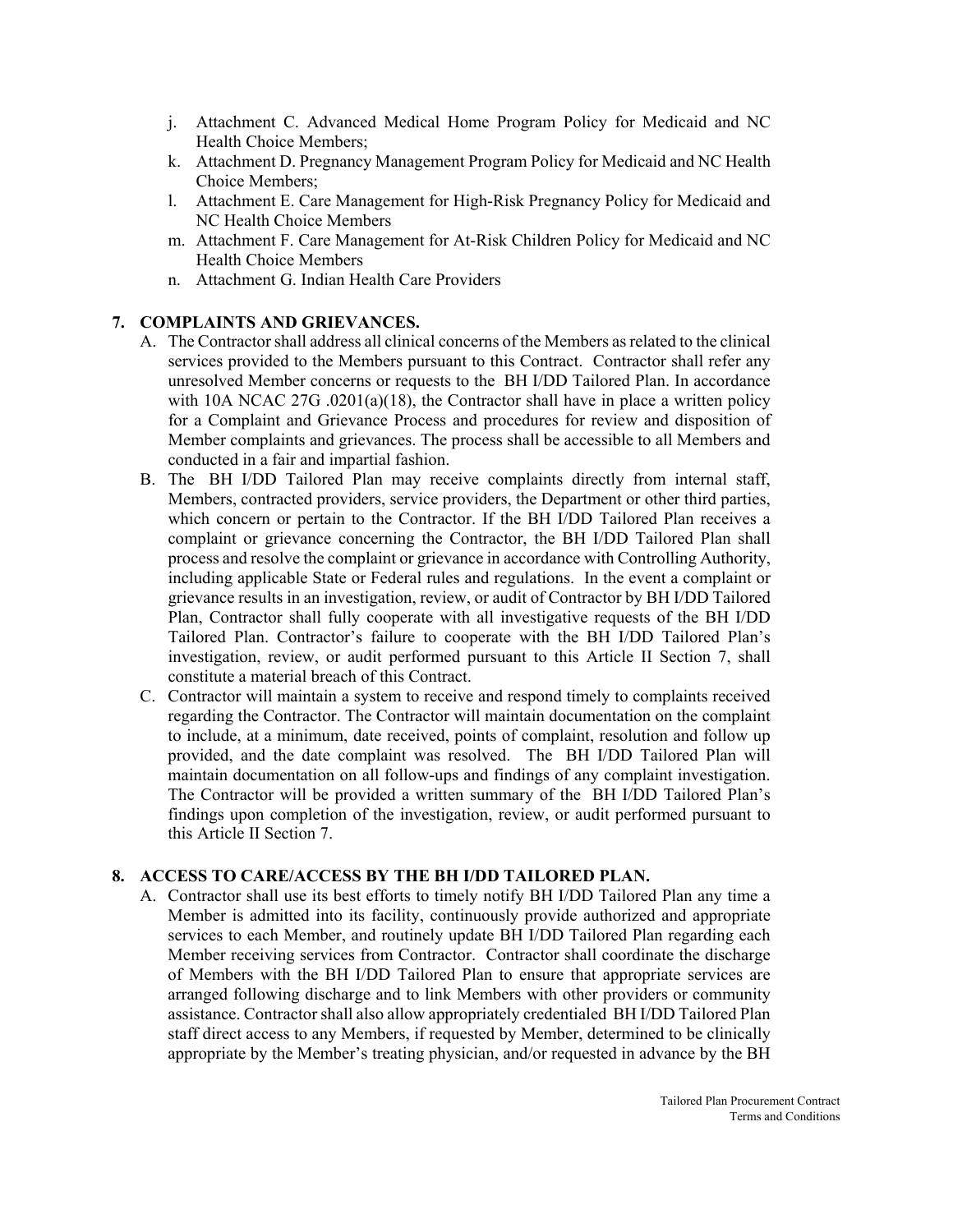I/DD Tailored Plan. Contractor shall notify BH I/DD Tailored Plan representative in writing of all Member discharges at least thirty (30) days in advance of the anticipated date of discharge, if commercially reasonable, and in no event less than fourteen (14) days in advance of the anticipated date of discharge, unless exceptional circumstances necessitate a shorter notice.

- B. Contractor shall notify the BH I/DD Tailored Plan when a Member in a high acuity clinical setting is being discharged.
- C. The BH I/DD Tailored Plan understands the importance of Member-Contractor matching and that problems or incompatibilities arise in the therapeutic relationship. Nevertheless, Contractor shall with the consent of the Member, collaborate with Member, Member's family members, and the BH I/DD Tailored Plan to assure continuity of care and that there is no disruption of service. The BH I/DD Tailored Plan will work collaboratively with the Contractor to resolve any problems of continuity of care or in transferring the Member to another provider.
- D. When Contractor is accepting referrals, Contractor shall provide services to Members
	- i. within two (2) hours of an emergency or immediately for a life threatening emergency;
	- ii. within forty-eight (48) hours when the service need is urgent; and
	- iii. within ten (10) days when service need is routine.
- E. Contractor shall meet the following access standards related to office wait times:
	- i. For scheduled appointments, Members shall be seen within sixty (60) minutes after the appointed meeting time;
	- ii. For walk-in appointments, Members shall be seen within two (2) hours after their arrival and, if that is not possible, Contractor must schedule an appointment for the next available day; and
	- iii. For emergencies, Members shall receive face-to-face emergency care within two (2) hours after the request for care is initiated, except that life-threatening emergencies shall be managed immediately.
- F. Non-Discrimination Equitable Treatment of Members. The Contractor agrees to render provider services to Members with the same degree of care and skills as customarily provided to the Contractors patients who are not members, according to generally accepted standards of medical practice. The Contractor agrees that members and nonmembers should be treated equitably. The Contractor agrees not to discriminate against members on the basis of race, color, national origin, age, sex, gender, LGBTQ status, or disability.
- G. Residential Substance Use Disorder Treatment Providers. If Contractor is contracted to provide residential substance use disorder treatment, Contractor is required to provide medication assisted treatment (MAT) on-site or refer to an in-network MAT provider.
- H. Commitment Orders. If Contractor provides services to Members pursuant to Commitment Orders, Contractor shall notify BH I/DD Tailored Plan of the Commitment Order upon receipt, in a manner designated by the BH I/DD Tailored Plan.
- I. Perinatal Care. If Contractor is a provider of perinatal care, Contractor shall ensure all pregnant women enrolled in managed care through the BH I/DD Tailored Plan receive a coordinated set of high-quality clinical maternity services consistent with the BH I/DD Tailored Plan's Pregnancy Management Program. A key feature of the program is the continued use of a standardized screening tool to identify and refer women at risk for an adverse birth outcome to the Care Management High Risk Pregnancy (CMHRP) program, a more intense set of care management services that will be coordinated and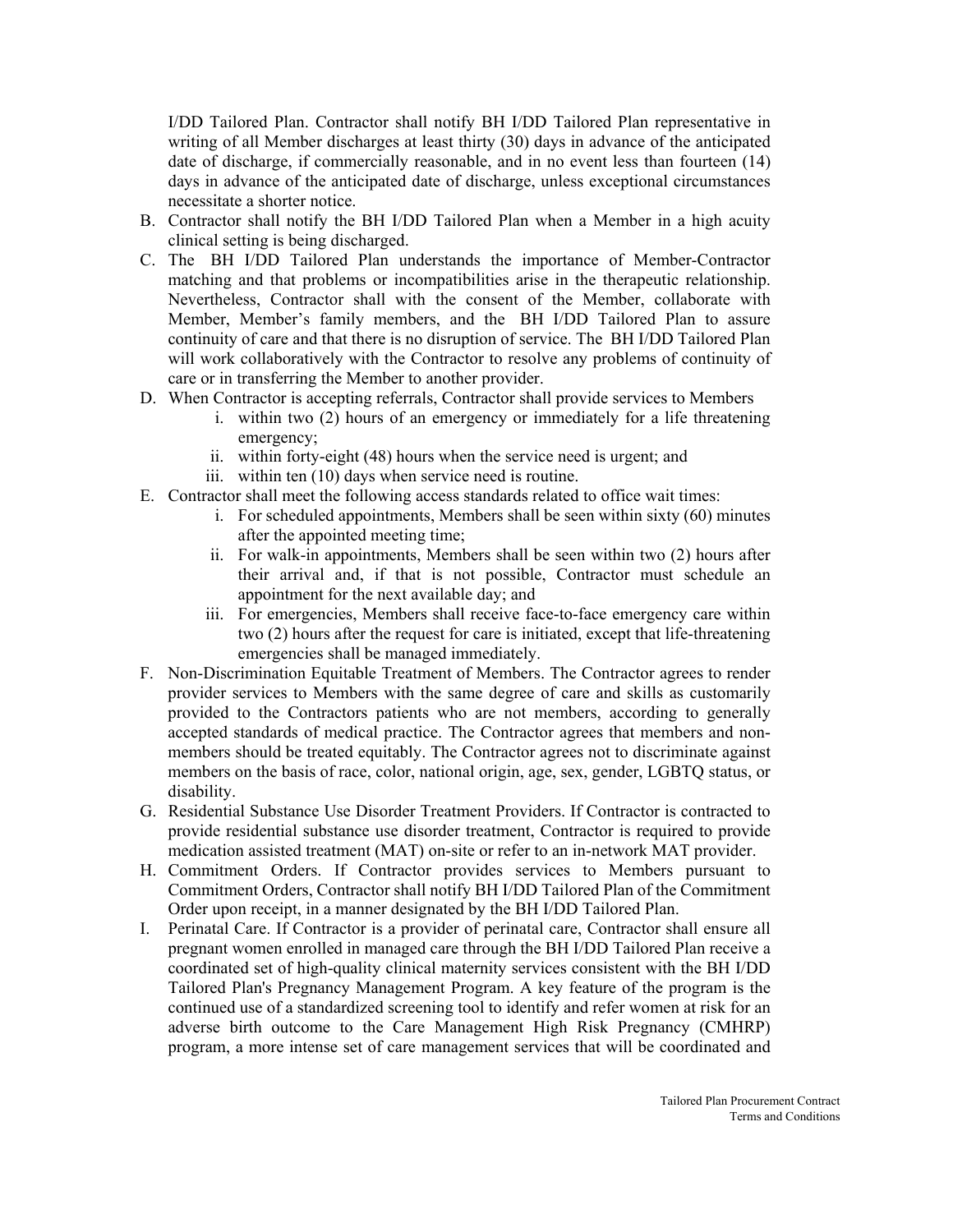provided by Local Health Departments. If Contractor is an Obstetrician, Contractor shall comply with the Department's Pregnancy Management Program.

- J. Interpreting and Translation Services.
	- i. Contractor must provide qualified sign language interpreters if closed captioning is not the appropriate auxiliary aid for the member.
	- ii. Contractor must ensure staff are trained to appropriately communicate with patients with various types of hearing loss.
	- iii. Contractor shall report to the BH I/DD Tailored Plan, in a format and frequency to be determined by the BH I/DD Tailored Plan, whether hearing loss accommodations are needed and provided, and the type of accommodation provided.

### **9. PROPRIETARY INFORMATION AND INTELLECTUAL PROPERTY.**

Neither the Contractor nor the BH I/DD Tailored Plan shall publish or disseminate any advertising or proprietary business material either printed or electronically transmitted (including photographs, films, and public announcements) or any business papers and documents which identify the other party or its facilities without the prior written consent of the other party. Any documents, reports and other products, with the exception of any and all proprietary business papers and documents developed in connection with the performance of this Contract, shall be in the public domain and shall not be copyrighted or marketed for profit by the Contractor, the BH I/DD Tailored Plan, any individual, or other entity. Medical records, business records, and any other records related to the provision of care to and billing of Members shall not be in the public domain. Contractor consents to the use of its demographics, including practice specialties, phone numbers and addresses, in the BH I/DD Tailored Plan provider directory listings.

### **10. CONFIDENTIALITY.**

For some purposes of the Contract (other than treatment purposes) the Contractor may be considered a "Business Associate" of the BH I/DD Tailored Plan as defined under the Health Insurance Portability and Accountability Act of 1996 (HIPAA) and as such will comply with all applicable HIPAA regulations for Business Associates as further expanded by the Health Information Technology for Economic and Clinical Health Act (HITECH Act), which was adopted as part of the American Recovery and Reinvestment Act of 2009, commonly known as "ARRA" (Public Law 111-5). Pursuant to Controlling Authority, specifically 45 C.F.R. § 164.506, Contractor and BH I/DD Tailored Plan may share a Member's protected health information (PHI) for the purposes of treatment, payment, or health care operations without the Member's consent

### **11. CONTRACTOR ACCESSIBILITY.**

Contractor has an obligation to arrange for call coverage or other back-up to provide services in accordance with the BH I/DD Tailored Plan's standards to ensure service accessibility. The Contractor shall:

- a. Offer hours of operation that are no less than the hours of operation offered to Members or comparable to NC Medicaid Direct, if the Contractor serves only Medicaid beneficiaries;
- b. Make services included in the contract available twenty-four (24) hours a day, seven (7) days a week, including holidays, when medically necessary; and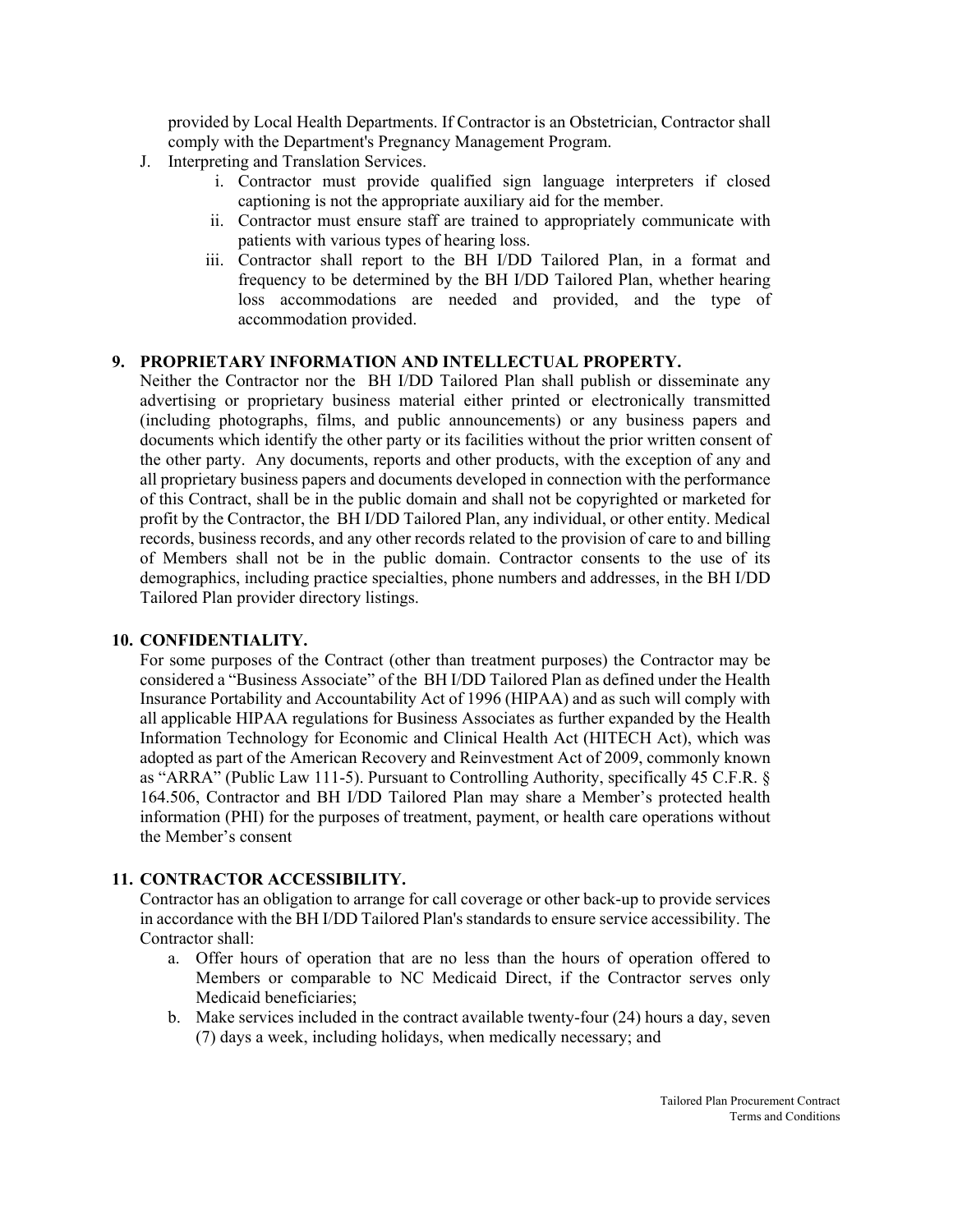c. Have a "no-reject policy" for referrals within capacity and parameters of their competencies. Contractor will accept all referrals meeting criteria for services negotiated, approved by BH I/DD Tailored Plan, and offered by Contractor when there is available capacity.

## **12. ADVOCACY FOR MEMBERS.**

During the effective period of this Contract, the Contractor shall not be restricted from communicating freely with, providing information to, or advocating for, Members regarding the Members' mental health, intellectual and developmental disabilities, or substance abuse care needs, medical needs, and treatment options regardless of benefit coverage limitations.

## **13. RESTRICTIONS ON THE EXPENDITURE OF SUBSTANCE ABUSE PREVENTION AND TREATMENT BLOCK GRANT (SAPTBG) FUNDS, COMMUNITY MENTAL HEALTH SERVICES BLOCK GRANT (CMHSBG) FUNDS AND PROJECTS FOR ASSISTANCE IN TRANSITION FROM HOMELESSNESS (PATH) FUNDS.**

A. CMHSBG funds shall not be used to provide inpatient services;

- B. SAPTBG funds are prohibited to be used to provide or purchase inpatient hospital services, except that SAPTBG funds may be used with the exception as described in 45 CFR 96.135 (c), along with documentation of the receipt of prior written approval of the DMH/DD/SAS Director of Financial Operations and the Chief of Addictions and Management Operations;
- C. SAPTBG and Mental Health Block Grant (MHBG) funds are prohibited to be used to make, or to allow to be made, any cash payments to any Members or intended Members of health or behavioral health services. The provision of cash or cash cards is strictly prohibited, as is the provision of gift cards, which are considered to be cash equivalents.
- D. SAPTBG and MHBG funds are prohibited to be used for the purchase or improvement of land, purchase, construction or permanent improvement (other than minor remodeling) of any building or other facility, or purchase of major equipment, including medical equipment;
- E. SAPTBG and MHBG funds are prohibited to be used to satisfy any requirement for the expenditure of non-Federal funds as a condition of receipt of Federal funds. (i.e. Federal funds may not be used to satisfy any condition for any state, local or other funding match requirement);
- F. SAPTBG and MHBG funds are prohibited to be used to provide financial assistance to any entity other than a public or nonprofit private entity;
- G. SAPTBG funds are prohibited to be used to provide individuals with hypodermic needles or syringes so that such individuals may use illegal drugs;
- H. SAPTBG funds are prohibited to be used to provide individuals with treatment services in penal or correctional institutions of the State (This includes jails, prisons, adult and juvenile detention centers, juvenile training schools, holding facilities, etc.);
- I. SAPTBG and MHBG funds are prohibited to be used towards the annual salary of any contractor or subcontractor, including BH I/DD Tailored Plan, provider, or Contractor employee, consultant, or other individual that is in excess of Level I of the most current US Office of Personnel Management federal Executive Salary Schedule;
- J. Contractors receiving federal funds are required to receive prior written approval from the Chief of the Addictions and Management Operations Section regarding the use of evidence-based program incentives, including the specification of the type(s) and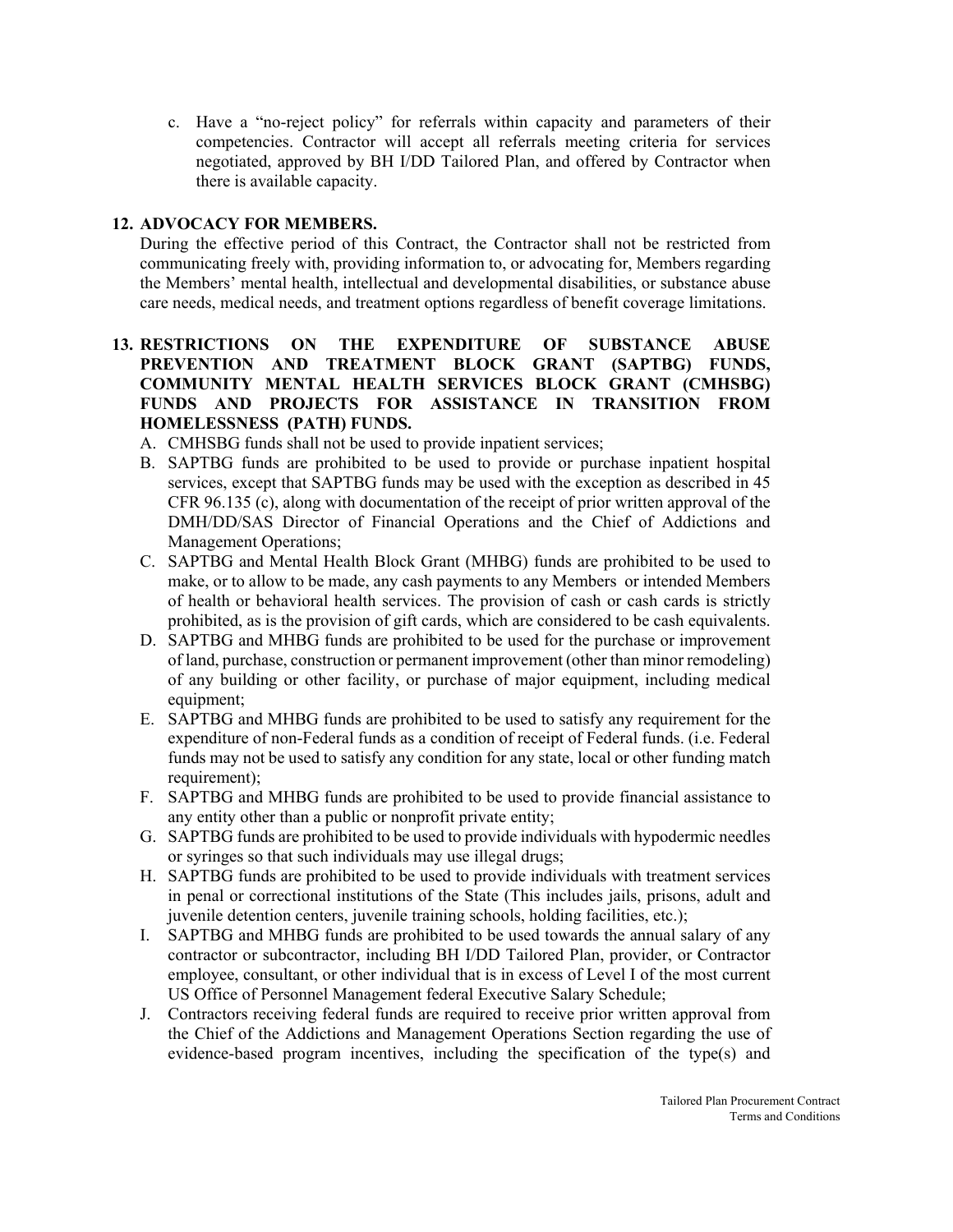equivalent dollar value(s) of any such nominal incentives offered, and the manner of utilization of any such approved incentives for clients, recipients, students, or other persons. "Nominal incentives" are restricted to those of no more than twenty-five dollars (\$25.00) in value per Member , per event. Programs are strictly prohibited from utilizing any incentive items that could potentially be converted to cash, or that could be used for the purchase of any age-restricted product, such as tobacco, alcohol, drugs, weapons, or lottery tickets or any sexually oriented materials;

- K. Federal funds shall not be utilized for law enforcement activities;
- L. No part of any federal funding shall be used for publicity or propaganda purposes, for the preparation, distribution, or use of any kit, pamphlet, booklet, publication, radio, television, or video presentation designed to support or defeat legislation pending before the Congress or any State legislature, except in presentation to the Congress or any state legislative body itself;
- M. No part of any federal funding shall be used to pay the salary or expenses of any grant or contract Member, or agent acting for such Member, related to any activity designed to influence legislation or appropriations pending before the Congress or any state legislature;
- N. PATH (as applicable) formula grant funds shall not be expended:
	- i. to support emergency shelters or construction of housing facilities;
	- ii. for inpatient psychiatric treatment costs or inpatient substance abuse treatment costs; or
	- iii. to make cash payments to intended Members of mental health or substance abuse services, except as permitted by 45 CFR § 96.135(c).

#### **14. TRAINING AND TECHNICAL ASSISTANCE.**

Contractor providing MH/IDD/SA services paid for with Medicaid, State and/or Federal block grant funds shall attend all Orientation Sessions as determined by the BH I/DD Tailored Plan at no cost to the Contractor. The Contractor shall attend all mandatory trainings related to business practices at no charge to the Contractor. The Contractor shall attend clinical trainings provided/sponsored by the BH I/DD Tailored Plan or by outside parties required by provisions of this Contract, accreditation and/or licensure requirements at its cost. The Contractor shall demonstrate to the BH I/DD Tailored Plan its application of training information received in the delivery of services and compliance with the provisions of this Contract.

### **15. PRESERVATION OF DHHS PUBLIC FUNDS.**

Contractor acknowledges funds used for provider payments are government funds. Contractor providing MH/IDD/SA services paid for with State and/or federal block grant funds shall demonstrate good faith efforts to seek alternative and/or supplemental sources of financing so as to reduce dependency on government monies. Providers offering mental health and/or substance abuse services on an outpatient basis shall demonstrate good faith efforts to seek and/or maintain membership on major commercial insurance panels, including but not limited to BlueCross BlueShield.

## **16. RESPONSE TO SURVIVORS OF DISASTERS AND OTHER HAZARDS.**

If designated by the BH I/DD Tailored Plan, Contractor providing MH/IDD/SA services paid for with State and/or federal block grant funds, under the direction of the BH I/DD Tailored Plan and in coordination with the local Emergency Management agencies shall deploy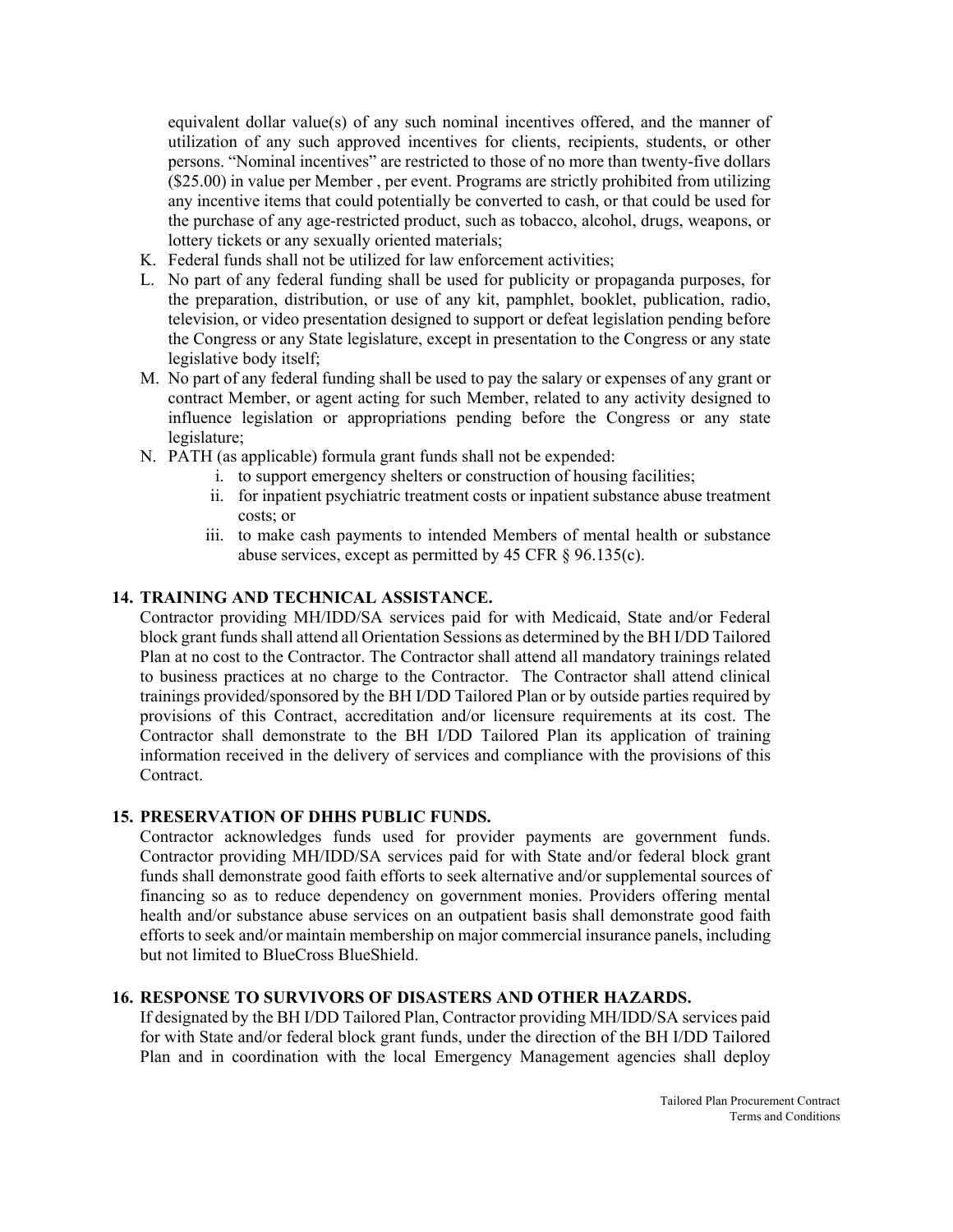behavioral health disaster responders to deliver behavioral health disaster services to survivors and other responders within the counties served by the BH I/DD Tailored Plan. Behavioral health disaster services may be required at the site of a disaster, in emergency shelters, on the telephone/teletypewriter (TTY) machine, and other sites in which other disaster response agencies provide information or services to survivors and responders (e.g. The Federal Emergency Management Agency (FEMA) Disaster Application Centers, emergency medical intervention, decontamination or quarantine sites). When it is determined that survivors or other disaster responders are in need of longer term mental health, developmental disabilities and/or substance abuse services Contractor's behavioral health disaster responders shall refer such persons in need to the BH I/DD Tailored Plan or its designee for further assistance.

#### **17. CLINICAL OUTCOME MEASURES.**

Contractor providing MH/IDD/SA services paid for with Medicaid, State, and/or Federal block grant funds shall complete DHHS required outcomes assessments on Members in accordance with DHHS guidelines and any subsequent changes thereto, including, but not limited to:

- a. Submission of NC Treatment Outcomes and Program Performance System (NC-TOPPS) data for individuals receiving mental health or substance abuse services, as specified in the NC-TOPPS Guidelines, and any subsequent changes thereto;
- b. Collection of outcome data for special populations such as Members transitioning from residential facilities as a result of the 2012 U.S. Department of Justice Settlement Contract with the State of North Carolina in accordance with the guidelines and the age and disability appropriate outcome instruments defined by the BH I/DD Tailored Plan; and
- c. Participation in and assistance with surveys of Contractor staff and Members conducted by DHHS and BH I/DD Tailored Plan in accordance with DHHS guidelines and any subsequent changes thereto.

### **18. INSURANCE.**

- A. The Contractor shall purchase and maintain Professional Liability Insurance as listed below from a company, or a self-insurance program that is licensed and authorized to do business in the State of North Carolina by the North Carolina Department of Insurance. Self-insurance policies shall not be eliminated or reduced in coverage or limits below the stated minimums without thirty (30) days prior notice to the BH I/DD Tailored Plan.
	- i. Professional Liability. The Contractor shall purchase and maintain professional liability insurance protecting the Contractor and any employee performing work under the Contract for an amount of not less than \$1,000,000.00 per occurrence and proof of coverage at or exceeding \$3,000,000.00 in the annual aggregate.
- B. Contractor shall, purchase and maintain additional insurance coverage as specified in Appendix F. BH I/DD Tailored Plan reserves the right to review its insurance limits annually and revise them as needed. Contractor shall obtain coverage that may only be suspended, voided, canceled or reduced by the carrier upon thirty (30) days prior written notice to Contractor, which written notice shall be forwarded by Contractor to BH I/DD Tailored Plan within five (5) business days. Upon request, Contractor shall submit certificates of coverage to BH I/DD Tailored Plan. Upon DHB's request, BH I/DD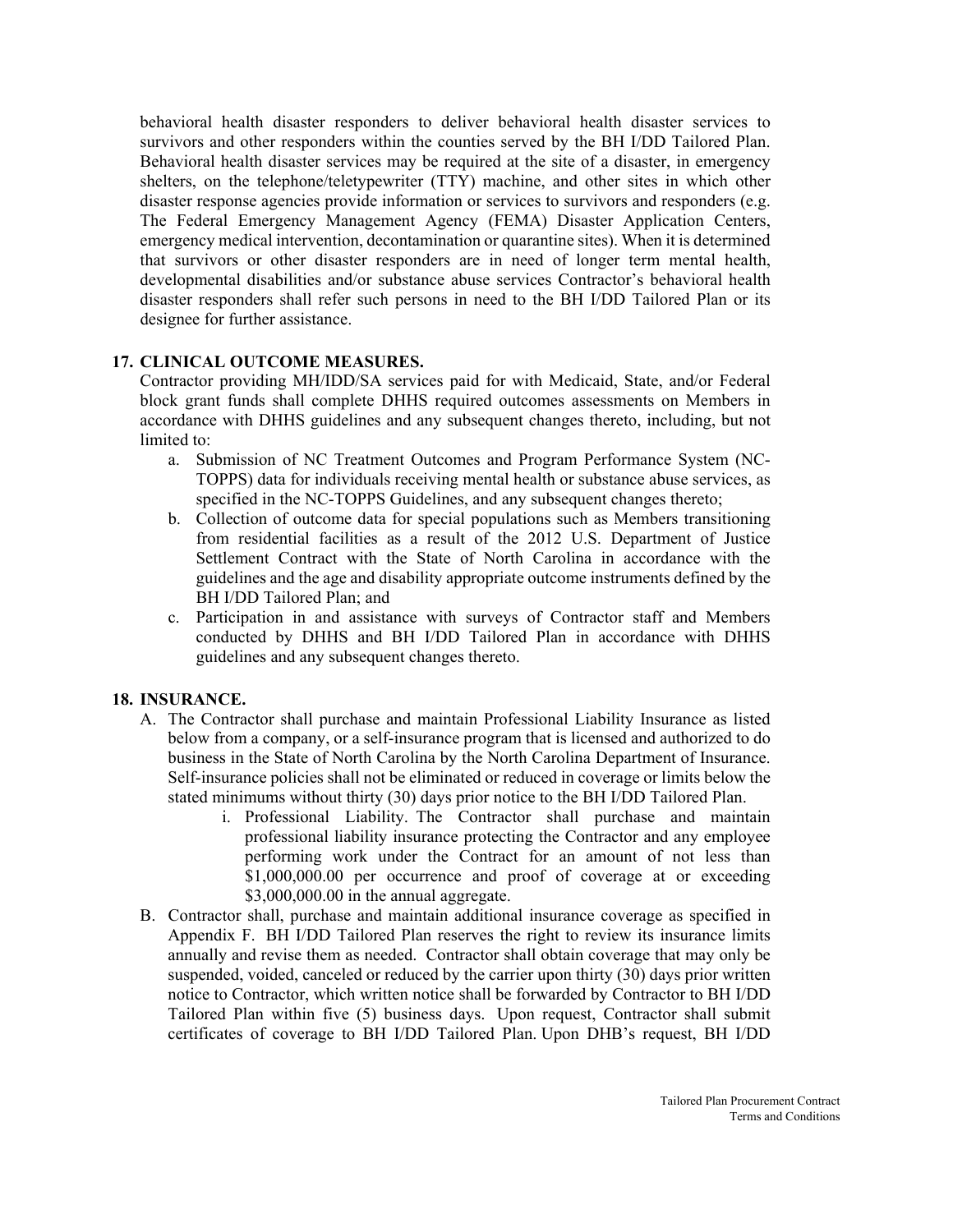Tailored Plan shall submit copies of these certificates to DHB. Contractor acknowledges that:

- i. Any loss of insurance shall justify the termination of this Contract in the BH I/DD Tailored Plan's sole discretion;
- ii. Upon Contractor's notification of knowledge or notice of a claim, suit, criminal or administrative proceeding against Contractor and/or Practitioner relating to the quality of services provided under this Contract, BH I/DD Tailored Plan in its sole discretion shall determine within ten (10) days of receipt of notification whether termination of the Contract or other sanction is required; and
- iii. All insurance requirements of this Contract shall be fully met unless specifically waived in writing by both the BH I/DD Tailored Plan and Contractor.

### **19. CONTRACTOR PERFORMANCE AND DATA SUBMISSION.**

Contractor shall participate in various quality improvement projects and activities as directed by the BH I/DD Tailored Plan and/or the Department. Contractor shall use best efforts to provide data to the BH I/DD Tailored Plan for the implementation of any studies or improvement projects required by the BH I/DD Tailored Plan and/or the Department. Participation may require Contractor to conduct data collection, data analysis, measures, and reporting. Contractor and BH I/DD Tailored Plan will mutually agree upon the data provided for these purposes, the format, and timeframe for provision of the data. Contractor data will be subject to review by the BH I/DD Tailored Plan and failure to submit timely reports or if measures fall below the set goal, Contractor may be subject to technical assistance, a plan of correction, or liquidated damages. BH I/DD Tailored Plan shall use, at its discretion, Contractor outcomes and performance measures for public reporting and audits as applicable. Contractor is encouraged to build or enhance their technology infrastructure to collect and analyze data, perform interventions and root cause analysis.

#### **ARTICLE III: RIGHTS AND OBLIGATIONS OF THE BH I/DD TAILORED PLAN**

#### **1. REIMBURSEMENT.**

- A. BH I/DD Tailored Plan will make available a copy of its policies and procedures to Contractor in compliance with G.S. §58-50-285. During the term of this Contract, BH I/DD Tailored Plan shall make available copies of its policies and procedures and prior to the execution of an amended contract with Contractor. BH I/DD Tailored Plan's policies and procedures shall not conflict with or override any term of this Contract including fee schedules referenced herein. In the event of a conflict between a policy or procedure and this Contract, the language in the Contract shall prevail.
- B. BH I/DD Tailored Plan will provide a mechanism that allows Contractor to verify member eligibility before rendering services and reporting of eligibility information to the BH I/DD Tailored Plan.
- C. The BH I/DD Tailored Plan shall reimburse Contractor for services provided to Members in accordance with the terms and conditions of this Contract, when such services have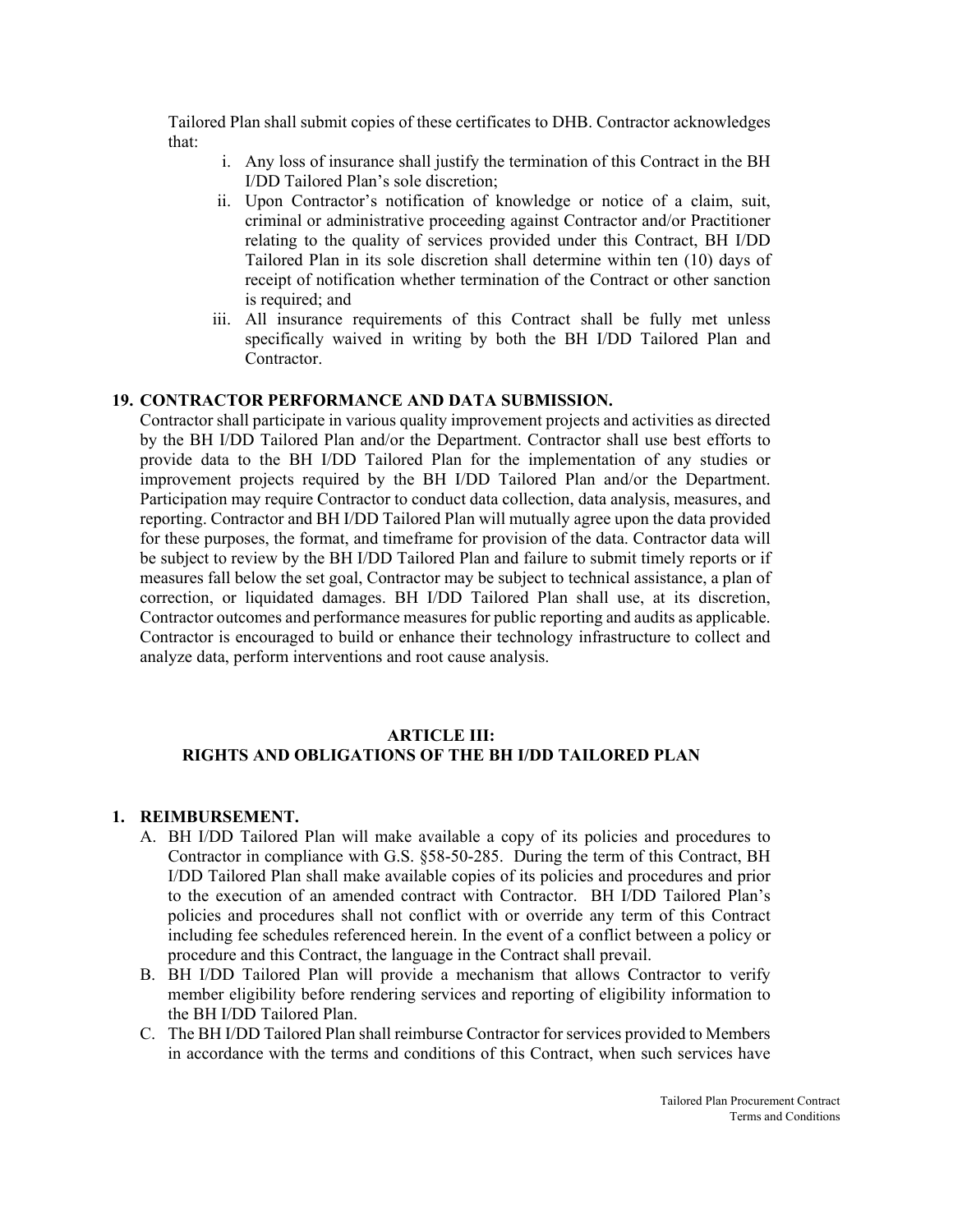been authorized by the BH I/DD Tailored Plan, except in those instance where treatment authorization is not required.

- D. BH I/DD Tailored Plan shall have a reimbursement policy consistent with the requirements under G.S.  $58-3-227(a)(5)$ . BH/IDD Tailored Plan will apply claim edits based on guidelines from sources that may include, but not limited to CMS, American Medical Association (AMA), and State-specific policy and procedures, as set forth in the Provider Manual. In making payment determinations, Trillium shall utilize nationally recognized coding structures including the National Uniform Billing Code (NUBC), Current Procedural Terminology (CPT), Healthcare Common Procedure Coding System (HCPCS), and International Classification of Diseases (ICD). Failure to follow appropriate coding guidelines may result in claim denial.
- E. The BH I/DD Tailored Plan shall advise the Contractor of any change in funding patterns that would affect reimbursement to the Contractor based on availability of the various types of funds. Any changes to reimbursement shall be in writing to Contractor thirty (30) days prior to such change based on the availability of the various types of funds.

#### **2. CONFIDENTIALITY OF CERTAIN CONTRACTOR INFORMATION.**

- A. If the Contractor discloses confidential information, as that term is defined in G.S. § 132- 1.2, to the BH I/DD Tailored Plan in connection with the Contractor's performance of this Contract, the BH I/DD Tailored Plan can protect the information from public disclosure to the extent permitted by G.S. § 132-1.2, if the Contractor takes one or more of the following steps before disclosing the confidential information to the BH I/DD Tailored Plan. If the Contractor determines that all of the information on any given document constitutes trade secret information, as that term is defined in G.S. § 66-152(3), the Contractor may designate the entire page as confidential by marking the top and bottom of the page with the word "CONFIDENTIAL" in upper-case bold-face type. If the Contractor determines that any given page of a document contains a mixture of trade secrets and non-confidential information, the Contractor may highlight the trade secrets and indicate in the margins that the highlighted text constitutes a confidential trade secret. By so marking any page, the Contractor warrants that it has formed a good faith opinion, upon advice of counsel or other knowledgeable advisors, that the items marked confidential meet the requirements of G.S. §§ 66-152(3) and 132-1.2(1). Pursuant to 1 NCAC 5B .1501 and 9 NCAC 6B .1001, price information may not be designated as confidential.
- B. The BH I/DD Tailored Plan may serve as the custodian of the Contractor's trade secrets but not as an arbiter of claims against the Contractor's assertion of confidentiality. If an action is brought pursuant to G.S.  $\S$  132-9 to compel the BH I/DD Tailored Plan to disclose information marked confidential, the Contractor agrees that it will intervene in the action through counsel and participate in defending the BH I/DD Tailored Plan, and NC DHHS and its officials and employees against the action. The Contractor agrees that it shall hold the State and its employees, officials, and agents and the BH I/DD Tailored Plan and its officials and employees harmless from any and all damages, costs, and attorney fees awarded against the BH I/DD Tailored Plan or the State in the action. The BH I/DD Tailored Plan agrees to give the Contractor prompt written notice of any action seeking to compel the disclosure of Contractor's trade secrets. The BH I/DD Tailored Plan and the State shall have the right, at its option and expense, to participate in the defense of the action through its counsel. The BH I/DD Tailored Plan and the State shall have no liability to Contractor with respect to the disclosure of Contractor's trade secrets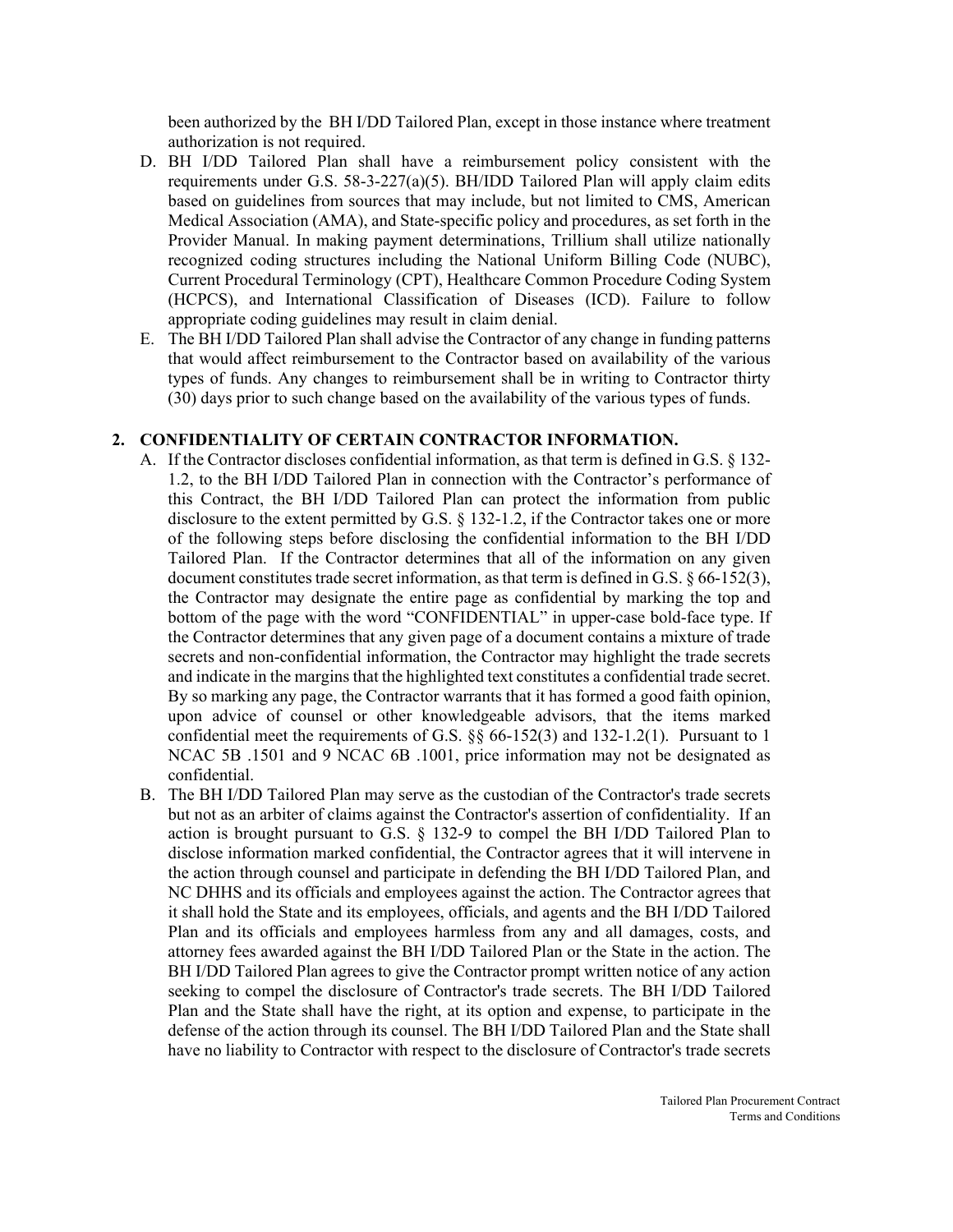pursuant to an order issued by a court of competent jurisdiction pursuant to G.S. §132-9 or any other applicable law.

C. Liability. The Contractor understands and agrees that the NC DHHS does not assume liability for the actions of, or judgments rendered against, the BH I/DD Tailored Plan, its employees, agents or subcontractors. Further, the Contractor understands and agrees that there is no right of subrogation, contribution, or indemnification against NC DHHS for any duty owed to the Contractor by the BH I/DD Tailored Plan or any judgment rendered against the BH I/DD Tailored Plan.

## **3. REFERRALS TO CONTRACTOR.**

The BH I/DD Tailored Plan may refer Members to Contractor for services based on medical necessity and the Members' individual choice. The BH I/DD Tailored Plan reserves the right to refer Members to other providers, and there is no guarantee that referrals or authorizations will occur under this Contract.

## **4. UTILIZATION MONITORING.**

The BH I/DD Tailored Plan shall monitor and review service utilization data related to the Contractor and the BH I/DD Tailored Plan's Provider Network to ensure that services are being provided in a manner consistent with Controlling Authority and the BH I/DD Tailored Plan's Contracts with the Department.

## **5. QUALITY ASSURANCE AND QUALITY IMPROVEMENT.**

The BH I/DD Tailored Plan shall establish a written program for Quality Assessment and Performance Improvement (QAPI) in accordance with 42 CFR §438.240 that shall include Members, family members, and providers through a Global Quality Improvement Committee (GQIC), and the BH I/DD Tailored Plan shall:

- a. Provide Contractor with a copy of the current program and any subsequent changes within thirty (30) days of changes to the Quality Assessment and Performance Improvement Plan (QAPI) ;
- b. Measure the performance of Contractor and Member specific outcomes from service provisions based on the quality indicators. Examples include, but are not limited to, conducting peer review activities such as identification of practices that do not meet standards, recommendation of appropriate action to correct deficiencies, and monitoring of corrective action by providers;
- c. Measure outcomes in the areas of quality of life, functional status, and member satisfaction in collaboration with the Department and may involve the use of surveys administered by providers or involve development and piloting of novel survey instruments;
- d. Ensure administration of surveys by providers as required and requested by the Department;
- e. Ensure administration of the NC-TOPPS interview tool to members in a form and manner specified by the Department;
- f. Provide support to providers tailored to advance State interventions and ensure provider's ability to achieve the goals outlined in the Quality Strategy;
- g. Measure Contractor performance through medical record audits and clinical outcomes agreed upon by both Parties;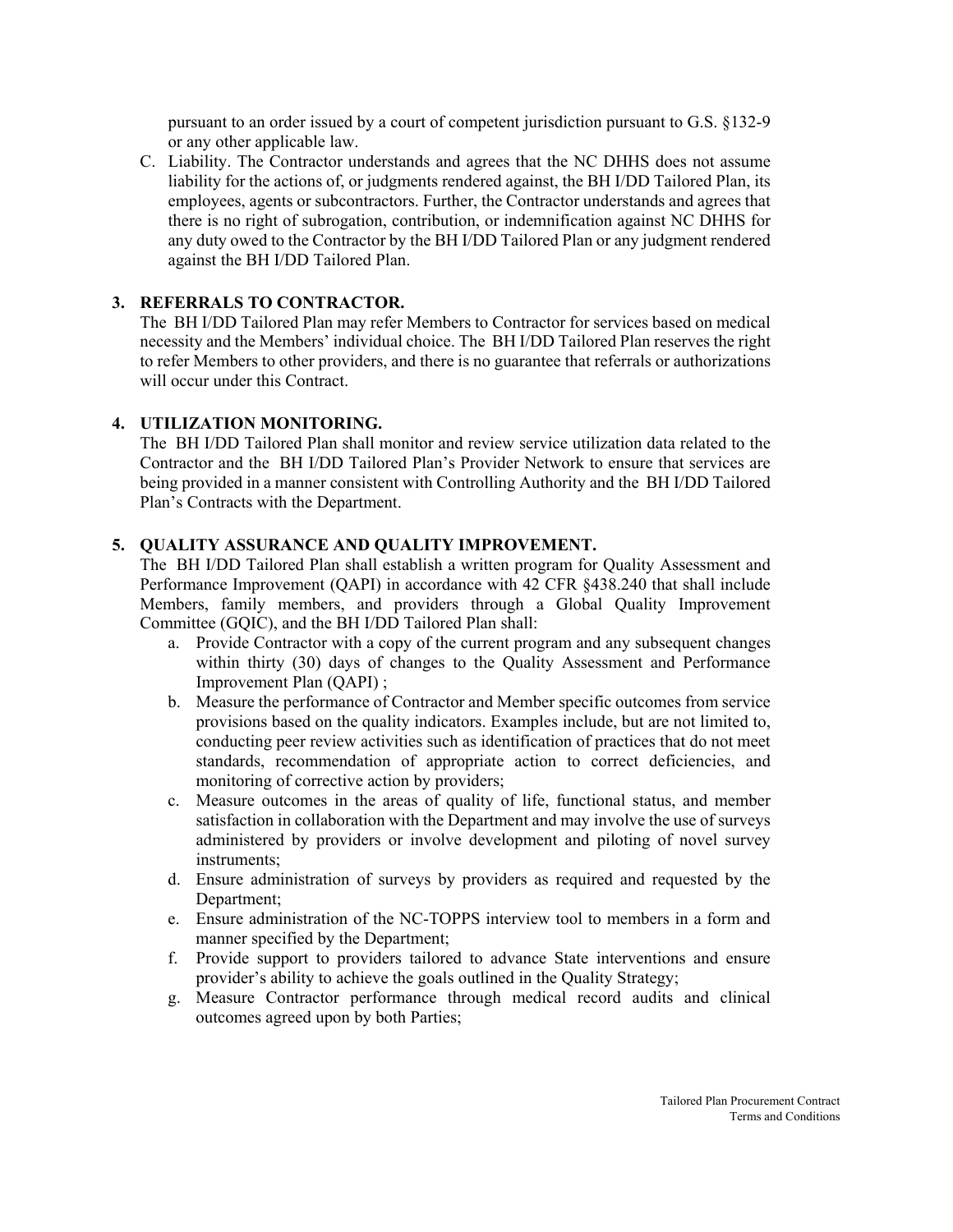- h. Monitor the quality and appropriateness of care furnished to Members and assure compliance with the rules established by the Mental Health Commission, the Secretary of DHHS and G.S. 122C-142;
- i. Provide performance feedback to Contractor including clinical standards and the BH I/DD Tailored Plan expectations;
- j. Follow up with Contractor concerning grievances reported to BH I/DD Tailored Plan by Members; and
- k. Provide data about individual Members for research and study to the Contractor based on the parameters set by the BH I/DD Tailored Plan.
- l. Data to Contractor. BH I/DD Tailored Plan will provide:
	- i. Performance feedback reports or information if compensation is related to efficiency criteria.
	- ii. Information on benefit exclusions; administrative and UM requirements (in contract); credential verification programs; quality assessment programs; and provider sanction policies.
	- iii. Notification of changes in these requirements shall be provided by the BH I/DD Tailored Plan, allowing Contractor time to comply with such changes.

# **6. CARE MANAGEMENT/ COORDINATION OF CARE.**

- A. The BH I/DD Tailored Plan shall ensure the coordination of care with each Member's primary care provider and any behavioral health provider enrolled to provide care for each Member. The BH I/DD Tailored Plan shall coordinate the discharge of Members with Contractor to ensure that appropriate services have been arranged following discharge and to link Members with other providers or community assistance.
- B. The BH I/DD Tailored Plan shall provide coordination of care to high risk Members discharged from twenty-four hour care as set forth in BH I/DD Tailored Plan's contracts with the Department.
- C. If a Member requires medically necessary MH/IDD/SA services, the BH I/DD Tailored Plan shall arrange for Medicaid reimbursable services for the Member when possible.

# **7. AUTHORIZATION OF SERVICES.**

- A. The BH I/DD Tailored Plan shall determine medical necessity for those services requiring prior authorization as set forth in Controlling Authority, including DHB Clinical Coverage Policies.
- B. Unless otherwise required by Controlling Authority, for those services requiring prior authorization, the BH I/DD Tailored Plan shall issue a decision to approve or deny a service within fourteen (14) calendar days after receipt of the request, provided that the deadline may be extended for up to fourteen (14) additional calendar days if:
	- i. The Member requests the extension; or
	- ii. The Contractor requests the extension; or
	- iii. The BH I/DD Tailored Plan justifies to the Department upon request:
		- a) A need for additional information; and
		- b) How the extension is in the Member's interest.
- C. In those cases for services requiring prior authorization in which Contractor indicates, or BH I/DD Tailored Plan determines, that adherence to the standard timeframe could seriously jeopardize a Member's life or health or ability to attain, maintain, or regain maximum function, including but not limited to psychiatric inpatient hospitalization services, the BH I/DD Tailored Plan shall issue a decision to approve or deny a service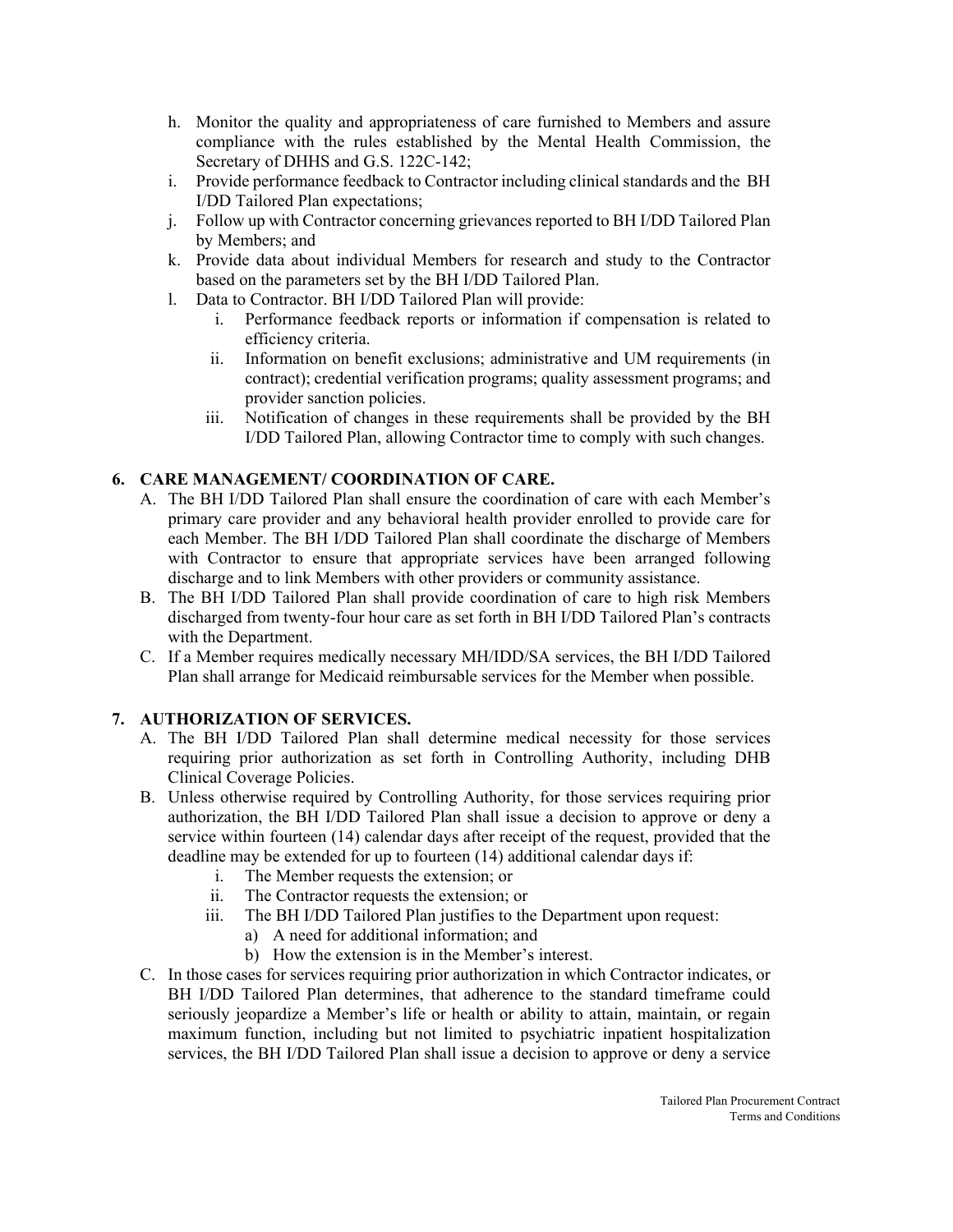within three (3) calendar days after it receives the request for services, provided that the deadline may be extended for up to fourteen (14) additional calendar days if:

- i. The Member requests the extension; or
- ii. The BH I/DD Tailored Plan justifies to the Department upon request:
	- a) A need for additional information; and
	- b) How the extension is in the Member's interest.
- D. For those services requiring prior authorization, the BH I/DD Tailored Plan shall permit retroactive authorization of such services in instances where the Member has been retroactively enrolled in the Medicaid program or in the BH I/DD Tailored Plan program, or where the Member has primary insurance which has not yet paid or denied its claim. Retroactive authorizations include requests for deceased Members. The request for authorization must be submitted within ninety (90) days of primary denial or notice of enrollment.
- E. Upon the denial of a requested authorization, the BH I/DD Tailored Plan shall inform Member's attending physician or ordering provider of the availability of a peer to peer conversation, to be conducted within one (1) business day.
- F. For appeal information, please refer to the BH I/DD Tailored Plan Provider Manual.
- G. In conducting prior authorization, BH I/DD Tailored Plan shall not require Contractor to resubmit any data or documents previously provided to BH I/DD Tailored Plan for the Member's presently authorized services.
- H. CHAPTER 58 REQUIREMENTS. Pursuant to G.S. § 58-3-200(c), BH I/DD Tailored Plan shall not retract a determination that services, supplies or other items are covered under the BH I/DD Tailored Plan Benefit Plan after the services, supplies, or other items have been provided, nor shall BH I/DD Tailored Plan reduce payments for services, supplies or other items furnished in reliance on such a determination, except however that the BH I/DD Tailored Plan may retract such determination if its determination was based on a material misrepresentation about the Member's health condition that was knowingly made by the Member or the provider of the service, supply or other item.

#### **ARTICLE IV: BILLING AND REIMBURSEMENT**

#### **1. CONTRACTOR PAYMENT.**

- A. Payment under the Compensation Schedule. All payments under the Compensation Schedule are subject to the terms and conditions set forth in this Contract, the Provider Manual and any applicable billing manual and claim processing policies.
	- i. By executing this Contract, Contractor certifies that BH I/DD Tailored Plan has made its schedule of fees available in compliance with G.S. §58-3-227(h).
- B. Compensation under this Contract. Compensation shall be the "Allowed Amount" except as otherwise provided in this Contract. The Allowed Amount for covered services is the rate floor as defined by the North Carolina Division of Health Benefits ("NCDHB") and North Carolina Department of Health and Human Services which is one hundred percent (100%) of the amount payable based on the BH I/DD Tailored Plan's respective Medicaid Fee-for-Service Fee Schedule and State-funded Fee Schedule on the date of service (the "Rate Floor"); unless, the Allowable Charge is less than the Rate Floor in which case both Parties mutually agree as an alternative reimbursement arrangement that the Allowed Amount will be equal to the Allowable Charge.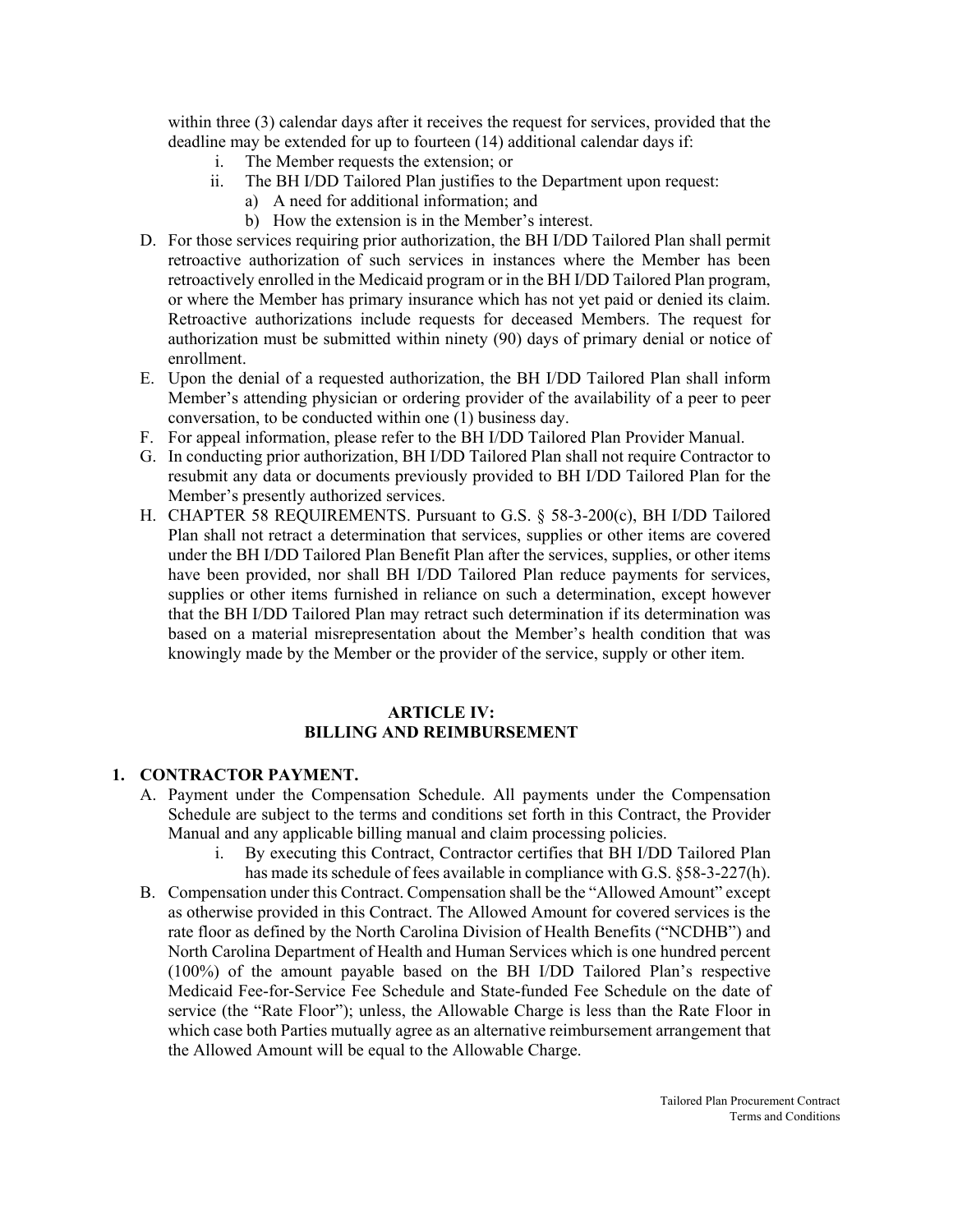- C. Place of Service Pricing Rules. BH I/DD Tailored Plan fee schedule follows CMS guidelines for determining when services are priced at the facility or non-facility fee schedule (with the exception of services performed at Ambulatory Surgery Centers, POS 24, which will be priced at the facility fee schedule).
- D. Fee Change Updates. Updated fee schedules shall become effective on the effective date of such fee schedule updates, as determined by the Payer ("Fee Change Effective Date"). The date of implementation of any fee schedule updates, (i.e. the date on which such fee change is first used for reimbursement "Fee Change Implementation Date"), shall be the later of: (i) the first date on which Payer is reasonably able to implement the update in the claims payment system; or (ii) the Fee Change Effective Date. Claims processed prior to the Fee Change Implementation Date shall not be reprocessed to reflect any updates to such fee schedule, even if service was provided after the Fee Change Effective Date.
- E. Code Change Updates. Payer utilizes nationally recognized coding structures (including, without limitation, revenue codes, CPT codes, HCPCS codes, ICD codes, national drug codes, ASA relative values, etc., or their successors) for basic coding and descriptions of the services rendered. Updates to billing related codes shall become effective on the date ("Code Change Effective Date") that is the later of: (i) the first day of the month following sixty (60) days after publication by the governmental agency having authority over the applicable Product of such governmental agency's acceptance of such code updates, (ii) the effective date of such code updates as determined by such governmental agency or (iii) if a date is not established by such governmental agency or the applicable Product is not regulated by such governmental agency, the date that changes are made to nationally recognized codes. Such updates may include changes to service groupings. Claims processed prior to the Code Change Effective Date shall not be reprocessed to reflect any such code updates.
- F. Modifier. Unless specifically indicated otherwise, fee amounts listed in the fee schedule represent global fees and may be subject to reductions based on appropriate modifier (for example, professional and technical modifiers). As used in the previous sentence, "global fees" refers to services billed without a modifier, for which the fee amount includes both the professional component and the technical component. Any Cost-Sharing Amounts that the Member is responsible to pay under the Coverage Contract will be subtracted from the Allowed Amount in determining the amount to be paid.
- G. Payment for Multiple Procedures. Where multiple outpatient surgical or scope procedures performed on Member during a single occasion of surgery, reimbursement will be as follows:
	- i. The procedure for which the Allowed Amount under the Compensation Schedule is greatest will be reimbursed at one hundred percent (100%) of such Allowed Amount;
	- ii. the procedures with second greatest Allowed Amounts under the Compensation Schedule will be reimbursed at fifty percent (50%) of such Allowed Amounts; and
	- iii. Any additional procedures will not be eligible for reimbursement.
- H. Carve-Out Services. With respect to any "Carve-Out" Covered Services as contemplated in this Contract, any payment arrangement entered into between Contractor and a thirdparty vendor of such services shall supersede compensation hereunder.
- I. It is the Contractor's responsibility to verify the Member's Medicaid coverage prior to submitting claims to the BH I/DD Tailored Plan. If an individual presents for services who is not eligible for Medicaid and the Contractor reasonably believes that the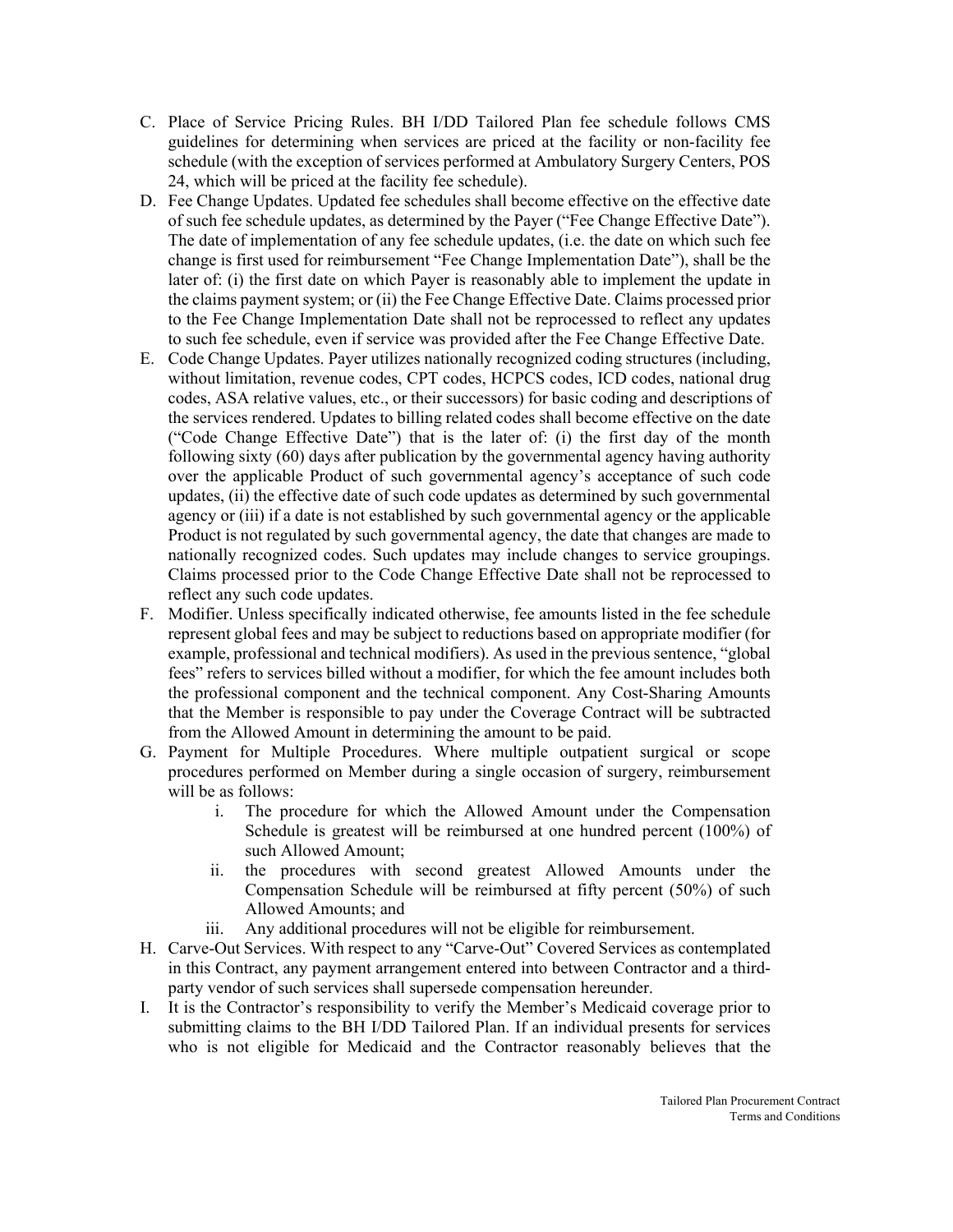individual meets Medicaid financial eligibility requirements, Contractor shall offer to assist the individual in applying for Medicaid.

- J. Member Billing. Contractor must notify any Member ahead of time and shall not bill the member for covered services, except for agreed upon specified coinsurance, copayments, and applicable deductibles. This provision shall not prohibit Contractor and Member from agreeing to continue non-covered services at the member's own expense, as long as the Contractor has notified the Member in advance that the BH I/DD Tailored Plan may not cover or continue to cover specific services and the Member to receive the service.
- K. Hold Member Harmless. The Contractor agrees to hold the Member harmless for charges for any covered service. The Contractor agrees not to bill a Member for medically necessary services covered by the BH I/DD Tailored Plan so long as the Member is eligible for coverage.
- L. The BH I/DD Tailored Plan may unilaterally revise reimbursement rates under this Contract. Any changes to reimbursement shall be in writing to Contractor thirty (30) days prior to such change.
- M. Contractor shall comply with all terms of this Contract even though a third party agent may be involved in billing the claims to the BH I/DD Tailored Plan. It is a material breach of the Contract to assign the right to payment under this Contract to a third party in violation of Controlling Authority, specifically 42 C.F.R. §447.10.
- N. Contractor acknowledges that the BH I/DD Tailored Plan and this Contract covers only those Medicaid reimbursable, and state and/or federal block grant funded, MH/IDD/SA services as referenced in Attachment A, and does not cover other services outlined in the North Carolina State Plan for Medical Assistance. The Contractor may bill any such other services for Medicaid recipients directly to the North Carolina Medicaid program.
- O. Contractor further understands that, regarding Medicaid services, there are circumstances that may cause a Member to be disenrolled from or by the BH I/DD Tailored Plan. If the disenrollment arises from Member's loss of Medicaid eligibility, the BH I/DD Tailored Plan shall be responsible for claims for the Member up to and including the Member's last day of eligibility. If the disenrollment arises from a change in the Member's Medicaid County of residence, BH I/DD Tailored Plan shall be responsible for claims for the Member up to the effective date of the change in Medicaid County of residence. In any instance of Member's disenrollment, preexisting authorizations will remain valid for any services actually rendered prior to the date of disenrollment.
- P. Contractor shall bill BH I/DD Tailored Plan for all MH/IDD/SA services as described in Attachment A.
- Q. For any provider subject to a rate floor, the BH I/DD Tailored Plan will pay the lesser of billed charges or the rate floor only if the provider and the BH I/DD Tailored Plan have mutually agreed to an alternative reimbursement amount or methodology which includes a "lesser than" provision. The BH I/DD Tailored Plan shall not consider any provider who is subject to a rate floor to have refused to contract based upon the provider's refusal to agree to a "lesser than" provision.

### **2. SUBMISSION OF CLAIMS.**

- A. The BH I/DD Tailored Plan shall adjudicate claims as outlined in the BH I/DD Tailored Plan Provider Manual.
- B. Billing Diagnosis submitted on claims must be consistent with the service provided.
- C. If a specific service (as denominated by specific identifying codes such as CPT or HCPCS) is rendered multiple times in a single day to the same Member, the specific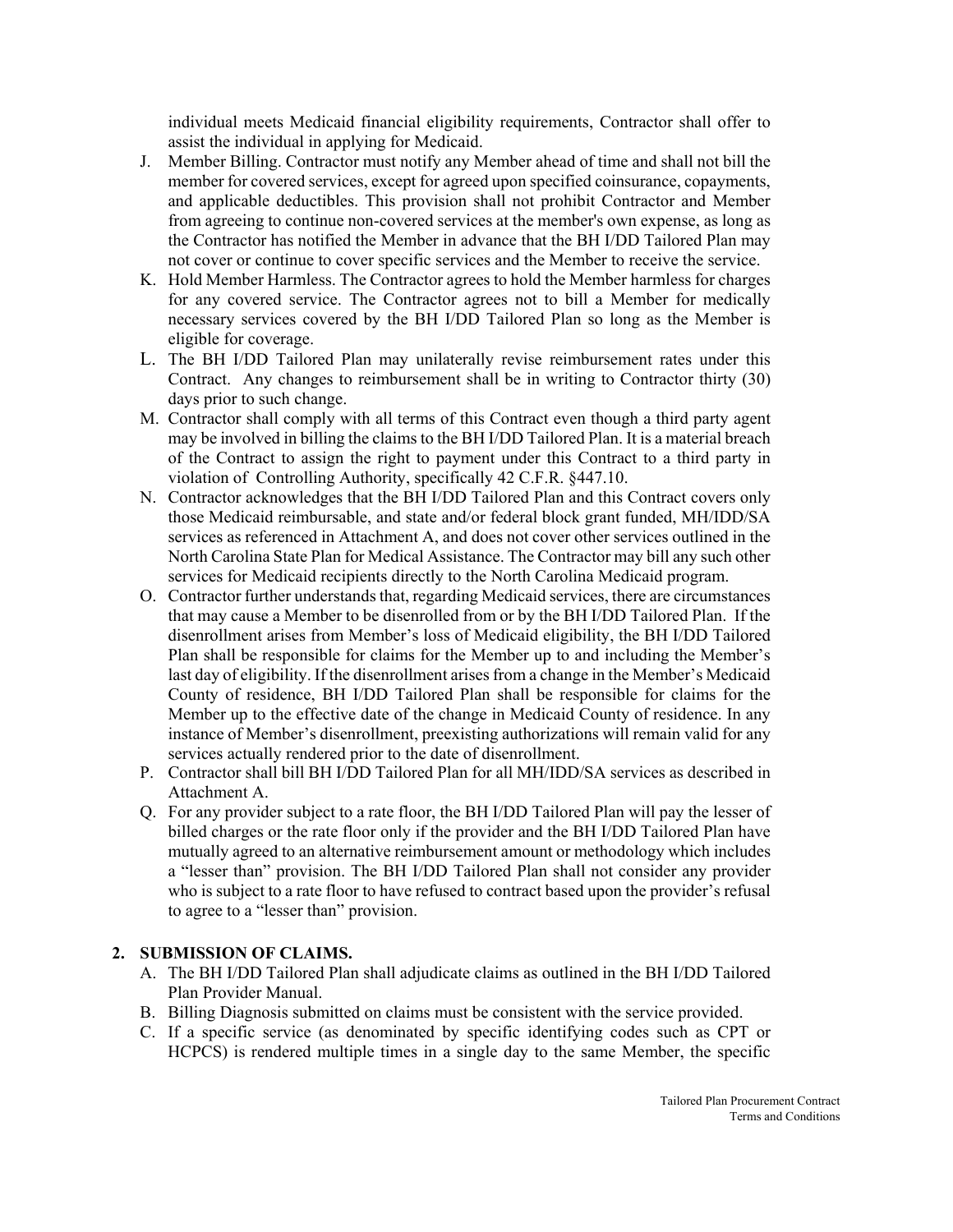service may be billed as the aggregate of the units delivered rather than as separate line items.

- D. Claims must be submitted electronically either through HIPAA Compliant Transaction Sets; 837P – Professional claims, 837I – Institutional claims, or the BH I/DD Tailored Plan's secure web based billing system.
- E. Contractor's claims shall be compliant with the National Correct Coding Initiative effective at the date of service.
- F. Parties shall be compliant with the requirements of the National Uniform Billing Committee.
- G. G.S. 58-3-225. Prompt claim payments under health benefits. The Contractor shall submit all claims to the BH I/DD Tailored Plan for processing and payments within onehundred-eighty (180) calendar days from the date of covered service or discharge (whichever is later). However, the Contractor's failure to submit a claim within this time will not invalidate or reduce any claim if it was not reasonably possible for the Contractor to submit the claim within that time. In such case, the claim should be submitted as soon as reasonably possible, and in no event, later than one (1) year from the time submittal of the claim is otherwise required.
	- i. For Medical claims (including BH):
		- a) The BH I/DD Tailored Plan shall within eighteen (18) Calendar Days of receiving a Medical Claim notify the Contractor whether the claim is clean or pend the claim and request from the Contractor all additional information needed to process the claim.
		- b) The BH I/DD Tailored Plan shall pay or deny a clean medical claim at lesser of thirty (30) Calendar Days of receipt of the claim or the first scheduled provider reimbursement cycle following adjudication.
		- c) A medical pended claim shall be paid or denied within thirty (30) Calendar Days of receipt of the requested additional information.
	- ii. For Pharmacy Claims:
		- a) The BH I/DD Tailored Plan shall within fourteen (14) Calendar Days of receiving a pharmacy claim pay or deny a clean pharmacy claim or notify the provider that more
		- b) A pharmacy pended claim shall be paid or denied within fourteen (14) Calendar Days of receipt of the requested additional information.
	- iii. If the requested additional information on a medical or pharmacy pended claim is not submitted within ninety (90) days of the notice requesting the required additional information, the BH I/DD Tailored Plan shall deny the claim per § 58-3-225 (d).
		- a) The BH I/DD Tailored Plan shall reprocess medical and pharmacy claims in a timely and accurate manner as described in this provision (including interest and penalties if applicable).
	- iv. If the BH I/DD Tailored Plan fails to pay a clean claim in full pursuant to this provision, the BH I/DD Tailored Plan shall pay the Contractor interest and liquidated damages. Late Payments will bear interest at the annual rate of eighteen (18) percent beginning on the date following the day on which the claim should have been paid or was underpaid.
	- v. Failure to pay a clean claim within thirty (30) days of receipt will result in the BH I/DD Tailored Plan paying the Contractor liquidated damages equal to one percent (1%) of the total amount of the claim per day beginning on the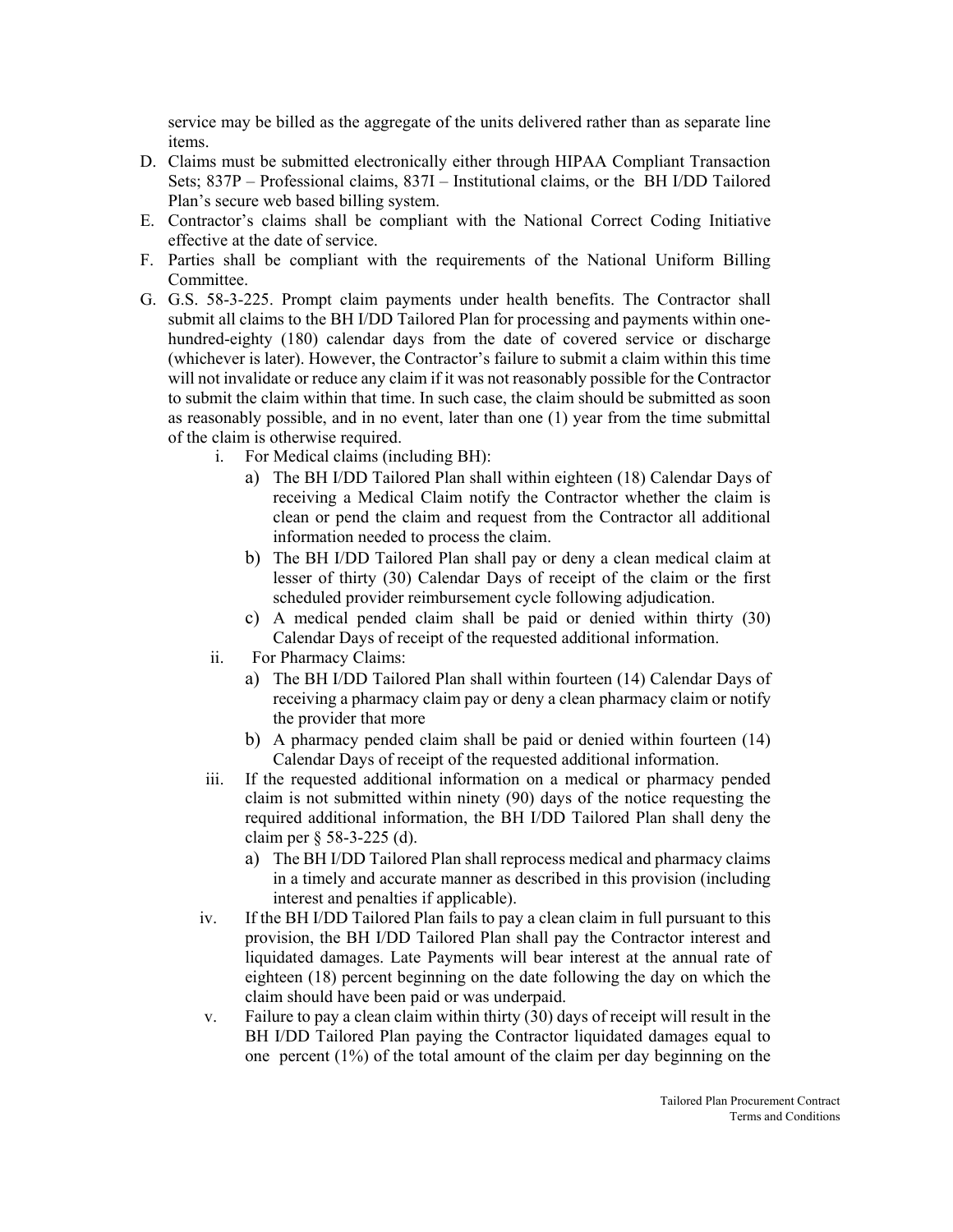date following the day on which the claim should have been paid or was underpaid.

- vi. The BH I/DD Tailored Plan shall pay the interest and liquidated damages from subsections (iv) and (v) as provided in that subsection and shall not require the Contractor to requests the interest or the liquidated damages.
- H. BH I/DD Tailored Plan receives the claim, as indicated on the electronic data records.
- I. The BH I/DD Tailored Plan shall not reimburse Contractor for "preventable conditions" as set forth in 42 C.F.R. § 438.3(g) The BH I/DD Tailored Plan shall not reimburse Contractor for "Provider Preventable Conditions."
- J. The Contractor shall not submit claim or encounter data for services covered by Medicaid Managed Care and BH I/DD Tailored Plans directly to the Department.

# **3. PAYMENT OF CLAIMS.**

- A. The BH I/DD Tailored Plan shall reimburse Contractor for approved Clean Claims for covered services requiring prior authorization within thirty (30) days of the date of receipt. Clean claims for emergency services which do not require prior authorization shall be reimbursed within thirty (30) days of the date of receipt.
	- i. If the BH I/DD Tailored Plan denies payment of a claim the BH I/DD Tailored Plan shall provide Contractor the ability to electronically access the specific denial reason.
	- ii. "Claims Status" of a claim shall be available within five to seven (5-7) days of the BH I/DD Tailored Plan receiving the claim.
	- iii. If the BH I/DD Tailored Plan determines that additional information in either original or certified copy form is required for making the approval or denial of the claim, BH I/DD Tailored Plan shall notify the Contractor within eighteen (18) days after the BH I/DD Tailored Plan received the claim. The Contractor shall have ninety (90) days to provide the additional information requested, or the claim shall be denied. Upon BH I/DD Tailored Plan's receipt of the additional information from the Contractor, the BH I/DD Tailored Plan shall have an additional thirty (30) days to process the claim.
	- iv. The BH I/DD Tailored Plan is not limited to approving a claim in full or requesting additional information for the entire claim. Rather, as appropriate, part, and/or request additional information for only a part of the claim, as long as the BH I/DD Tailored Plan either approves, denies, or requests additional information for each part of the claim within the required eighteen (18) day period.
- B. The BH I/DD Tailored Plan will not reimburse Contractor for services provided by staff not meeting licensure, certification, credentialing, or accreditation requirements.
- C. Contractor understands and agrees that reimbursement rates paid under this Contract are established by the BH I/DD Tailored Plan.

# **4. THIRD PARTY REIMBURSEMENT.**

- A. Contractor will comply with N.C.G.S. §122C-146, which requires the BH I/DD Tailored Plan to make every reasonable effort to collect payments from third party payers.
- B. Contractor is required to bill all applicable third party payers prior to billing the BH I/DD Tailored Plan. Each time a Member receives a service, Contractor shall determine if the Member has third party coverage that covers the service provided.